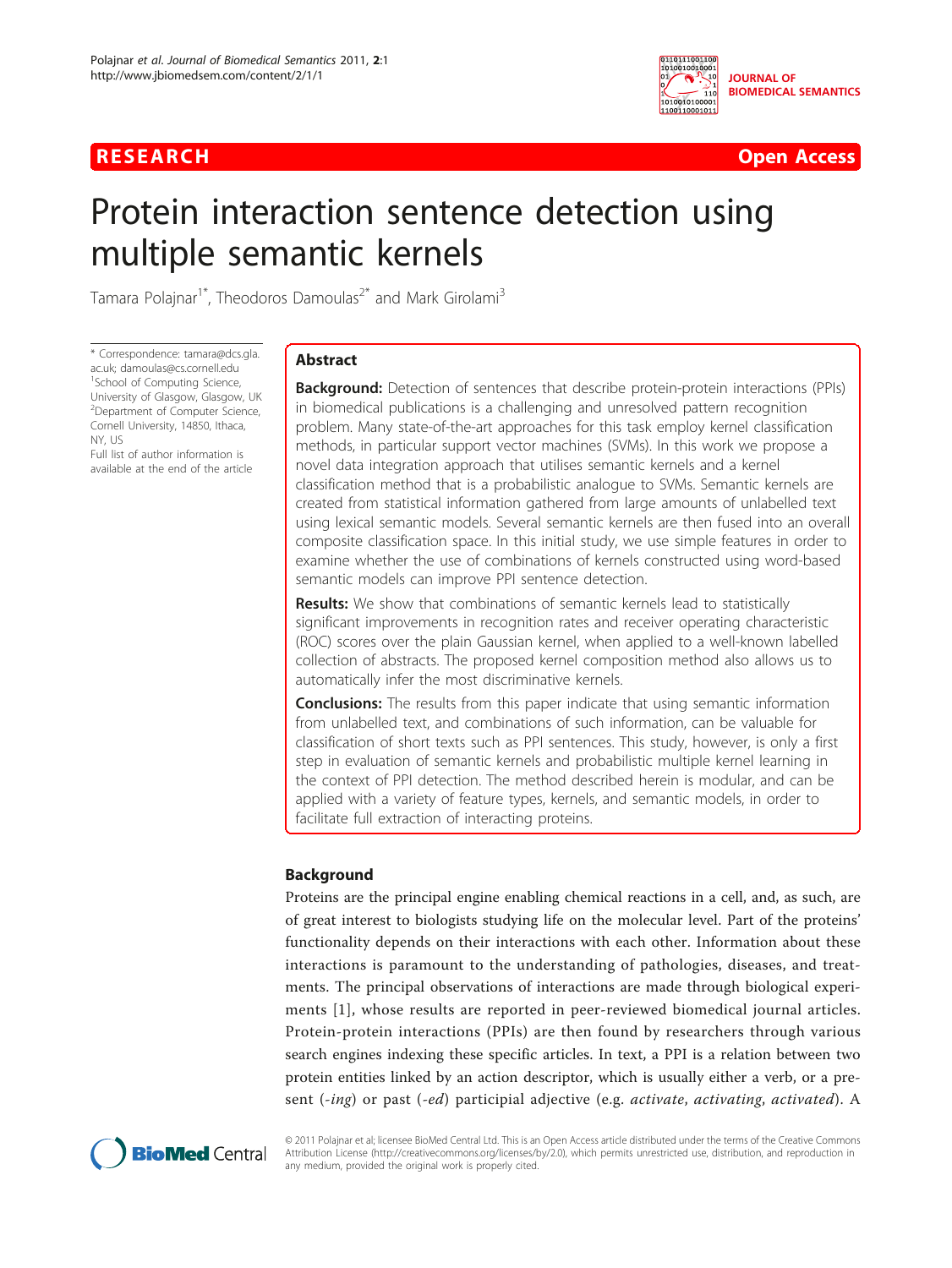relationship is difficult to describe using a query; therefore, current state-of-the-art search engines are not well suited for this task. In addition, ad hoc query-based searches are more appropriate for temporary information needs, not persistent ones [[2](#page-14-0)]. For research tasks such as pathway construction or population of PPI databases such as KEGG [\[3](#page-14-0)], MIPS [[4](#page-14-0)], or BIND [[5\]](#page-14-0), PPI extraction becomes a continuous process. Consequently, PPI detection and extraction have become one of the primary goals of biomedical text mining (TM) [[6\]](#page-14-0). The aim is to develop applications that will enable habitual PPI searchers to find interactions without having to specify pairs of proteins or manually scan large amounts of text.

Automatic protein interaction detection can be useful in several different scenarios. There are, therefore, many different approaches for information extraction in the biomedical text. Some applications are geared towards helping with automatic population of interaction databases [[7,8](#page-15-0)], while others aim to support a wide variety of users by bridging the gap between the search engines and highly customised relation extraction software [[9-12](#page-15-0)]. Different approaches to PPI detection can be roughly categorised into pattern-based, information retrieval-based (IR-based), and classification-based [\[7,13](#page-15-0)-[15](#page-15-0)].

Pattern-based systems consist of hand-coded or automatically induced templates derived from sample interaction sentences. The templates, which are sometimes scored for quality, are used to scan text and retrieve any matches. These patterns are usually unable to cover the wide variety of ways with which the interactions can be described in text. For this reason, these methods usually have high precision and lower recall. It is often offered as an argument that experimentally validated relations will be reported several times, thus affording more chance for the interaction to be retrieved [[16,17](#page-15-0)]. Conversely, this approach may only retrieve well known interactions, and as such not be very helpful to a researcher looking for novel interactions in a field that she is familiar with.

On the other side of the spectrum are the methods that consider any co-occurrence of two proteins in a sentence as a possible interaction. This assumption leads to a large number of retrieved interactions, unfortunately with a very low precision rate. A favourite approach of initial systems aiming to construct interaction networks on the fly from user queries, it is an efficient way of allowing the user to browse potential interactions [\[9,10](#page-15-0),[18\]](#page-15-0). More advanced IR-based approaches incorporate interaction detection into the indexing process [\[11,12\]](#page-15-0). This allows for fast retrieval of highly detailed information. However, for new types of interactions or entities to be included, the entire collection needs to be re-indexed.

Finally, there are the (mainly supervised) classification-based methods [[6,](#page-14-0)[7,13,19-21](#page-15-0)]. These methods require samples of sentences that are, at the very least, annotated for relevance if not for the full interactions. On the other hand, they are fully automatic, apart from the labelling process. The availability of the standard data, such as AImed [[20](#page-15-0)] and the LLL [\[22\]](#page-15-0), has allowed for faster development and testing of new algorithms, as well as for comparison across different approaches [[6](#page-14-0),[21,23,24](#page-15-0)].

What most of these systems have in common is the attempt to fully extract the interaction triples. In this paper, we step back to address a paired down problem: identification of sections of text that describe PPIs (in particular, sentences). In essence, the approach is similar to the latest classification-based methods, in that it employs stateof-the-art kernel classification. On the other hand, it uses bag-of-words [[25](#page-15-0)]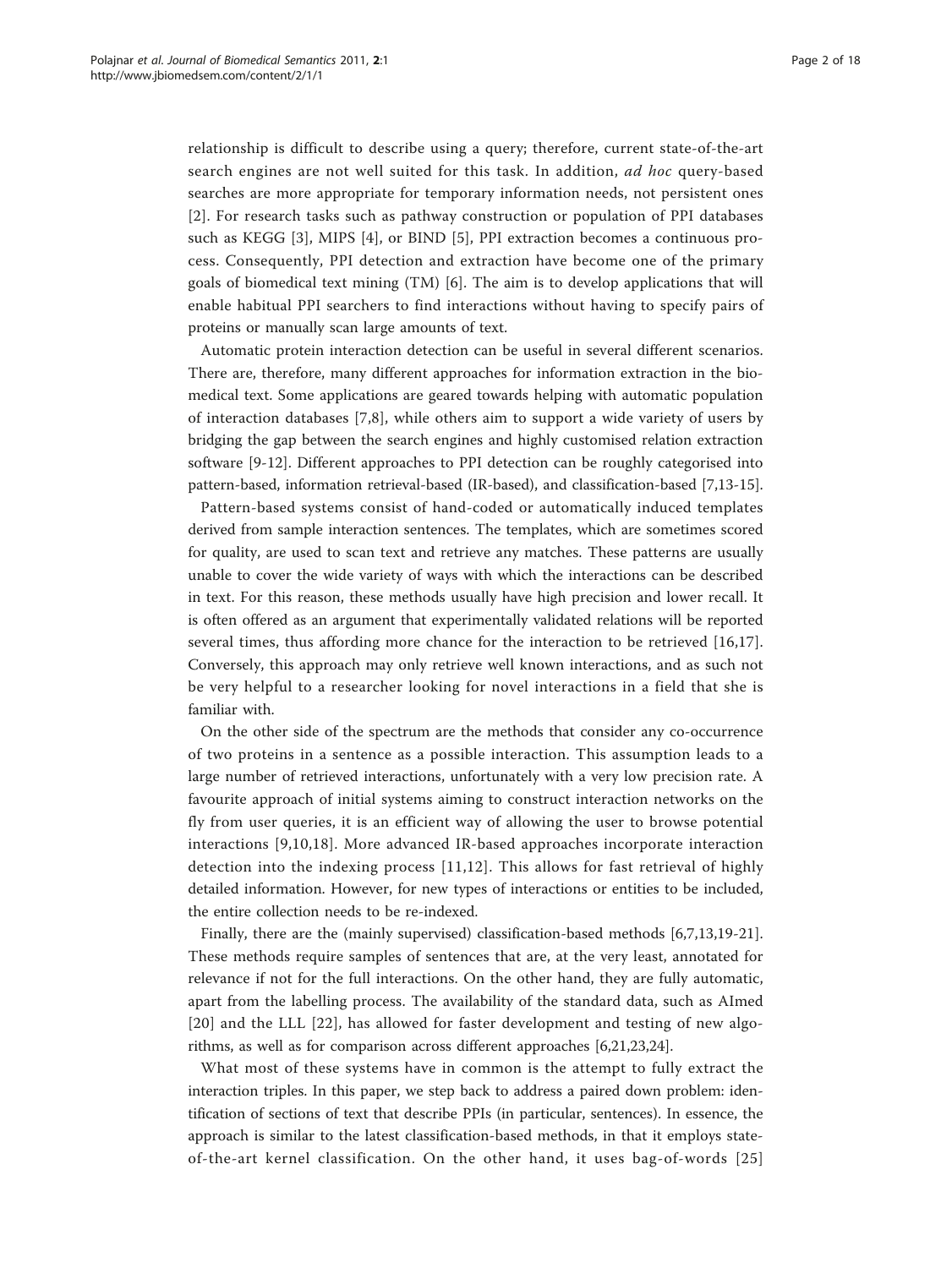representation, which is easier to extract than the parser-based features, that are required for full triple extraction.

Using deep linguistic features increases the complexity of the approach by introducing performance variation with different choice of parser and kernel [\[26,27\]](#page-15-0). Although analogous systems have been developed for other domains, such as news, biomedical texts offer particular challenges that need to be addressed with tailored tools [[6,](#page-14-0)[28](#page-15-0)]. Even the detection of the protein names is a difficult problem, because of the high degree of synonymy, polysemy, orthographic variation, and novelty due to protein discovery [[29-33](#page-15-0)]. Protein name recognition is not a necessary step for detection of areas of text that describe interactions [\[7,34](#page-15-0)], but for more detailed extraction it is essential [[13-15,18,20,35,](#page-15-0)[36](#page-16-0)].

The approach described in this paper consists of several components that themselves contain parameters that influence the performance of the method. Thus, to study the novelty of this approach we eliminate, as much as possible, reliance on further language processing algorithms. Consequently, by examining a simpler task, we produce results that are not directly comparable with the kernel-based PPI extraction methods described in [[26\]](#page-15-0), but are comparable to the baseline results described in [\[34](#page-15-0)[,37](#page-16-0)]. However, the approach described here is modular, and can be augmented for use with methods that rely on deep linguistic features.

This paper introduces a method that improves the detection of sentences describing PPIs in biomedical texts. Classification-based methods are usually trained on data labelled by experts. The technique described herein is envisioned as a component of a trainable filtering system, which could be placed on top of a keyword search and could effectively learn from simple annotations provided by a user. For example, a user could indicate whether a sentence describes a PPI or not. Such annotation schemes would be less onerous than ones that require users to label each protein participating in an interaction, and perhaps any other words indicating their relationship. While any pattern recognition or discriminant analysis method could be used for this purpose, the main contribution of this paper is a novel method that enhances the effectiveness of learning from the labelled examples by incorporating semantic information from unlabelled data; and thus reducing the burden on the user.

# **Methods**

Identification of interactions requires significant biological knowledge. In addition, annotation may also require grammatical expertise, depending on whether entities, interaction identifiers, or even sentence parse trees are considered. While quality labelled data is difficult to obtain in large quantities, unlabelled data is plentiful and freely available in the form of MEDLINE abstracts and full-text open access publications. Semi-supervised learning (SSL) [\[38](#page-16-0),[39\]](#page-16-0) is a way to leverage the models trained on labelled data with large amounts of unlabelled data.

A novel approach to semi-supervised learning, where information collected from relevant large datasets, in an unsupervised manner, is incorporated directly into the training kernel was introduced in [\[34\]](#page-15-0). The unlabelled corpus is transformed into a matrix of term similarities, which is then projected onto the document vectors causing a rescaling of the labelled training data. In this paper, we extend this method further. Different semantic models can be used to calculate term similarities, each producing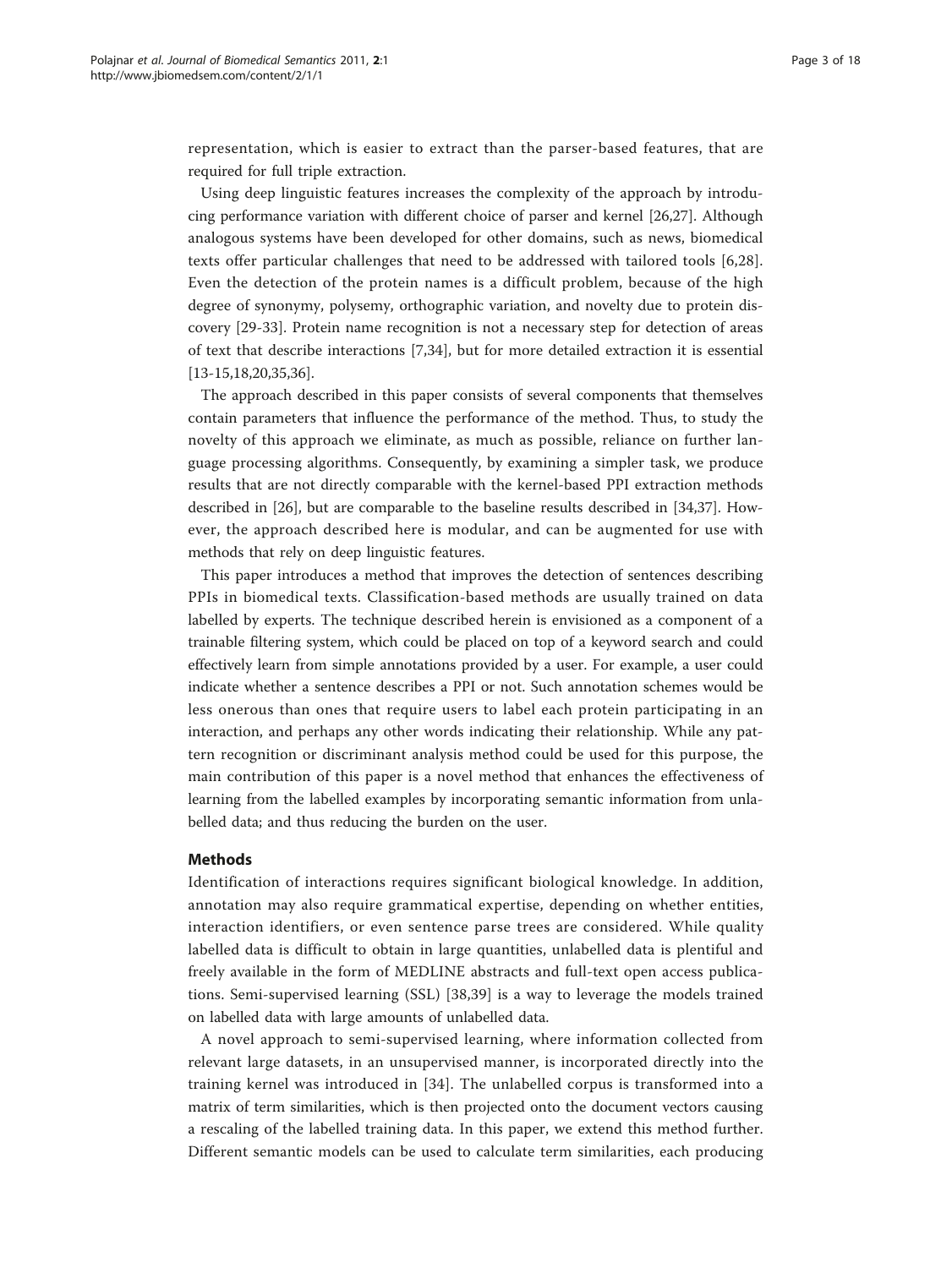slightly different results. In order to take best advantage of the given semantic information, we combine these kernels using probabilistic Multiple Kernel Learning (pMKL).

pMKL is a method that, in single-kernel mode, produces similar results to Gaussian processes (GPs), which are comparable to the popularly used support vector machines (SVMs) [[40\]](#page-16-0). Kernel combinations can be employed using any kernel method, as [\[14](#page-15-0)] do with SVMs; however, pMKL is also capable of estimating the best weighted combination of kernels. Whilst in this paper we use combinations of semantic kernels, multiple kernel algorithms can be used to combine various kernels of different feature-types in order to take advantage of several views of a single data set [[26\]](#page-15-0).

The rest of this section describes the components that are used in this method: the kernel learning algorithm and the semantic models. Firstly, the general description is given of how the components fit together, then a brief introduction to this particular kernel learning algorithm is provided. This is followed by an introduction to semantic models and then more detailed descriptions of the two models that are used here. This section concludes with a description of the experimental setup and is followed by a section that discusses the results of these experiments.

# Semantic kernel construction and combination

The proposed method combines labelled and unlabelled data (semi-supervised learning), by integrating semantic information from unsupervised lexical semantic models trained on a larger corpus, such as the MEDLINE abstracts contained in the GENIA corpus [\[41](#page-16-0)]. It is described graphically in Figure 1.

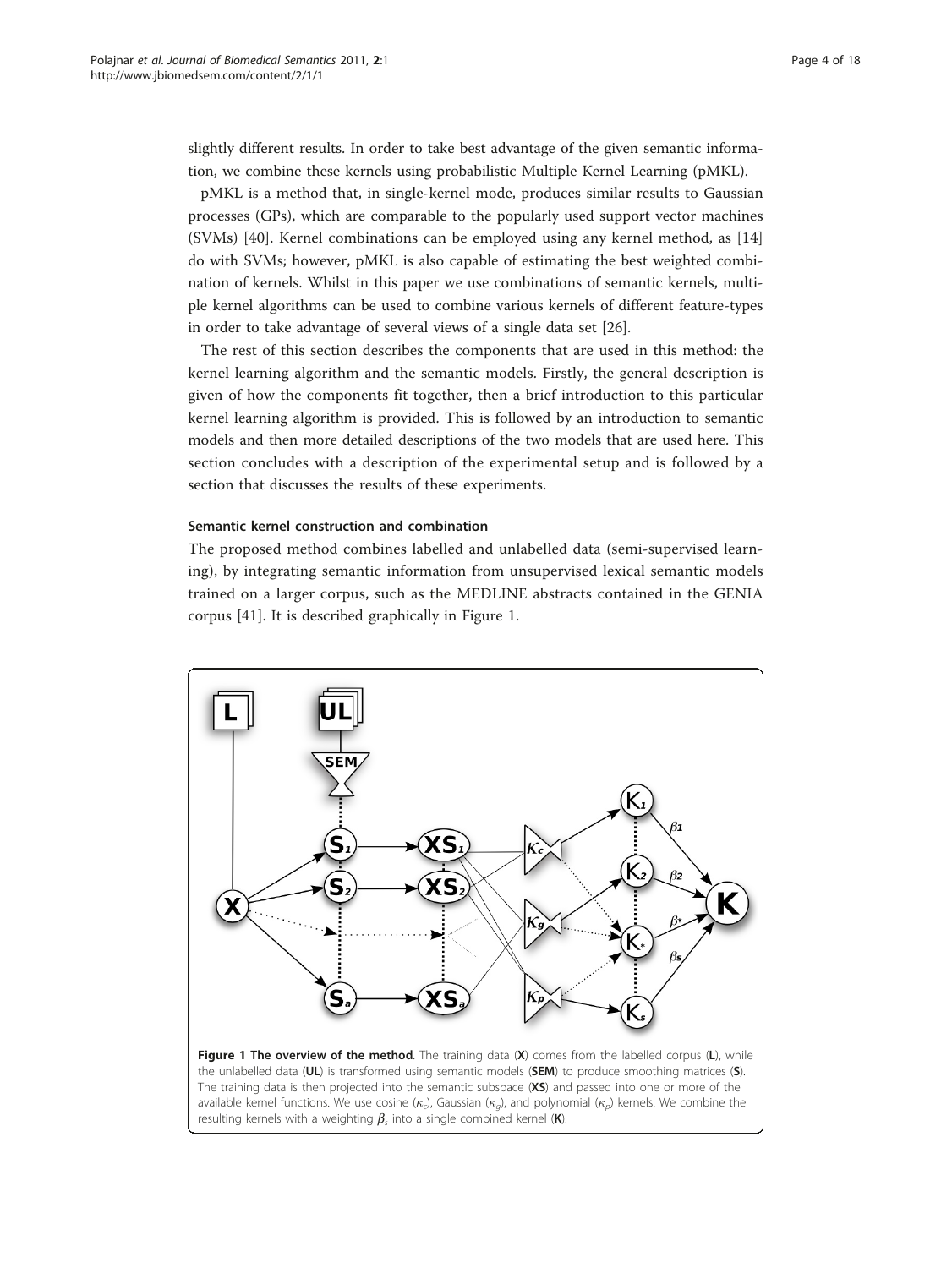Labelled training data is used for the probabilistic Multiple Kernel Learning (pMKL) classifier training and testing. The training data is represented as a  $M \times N$  matrix X (where there are M documents and N features), and an  $M \times 1$  vector of training labels.

We then use a semantic model to collect word co-occurrence information. In this paper we compare two such models: Hyperspace Analogue to Language (HAL) [\[42](#page-16-0)] and Bound Encoding of the Aggregate Language Environment (BEAGLE) [[43\]](#page-16-0). These give us semantic smoothing matrices  $H$  and  $B$ , respectively, to which we interchangeably refer to as **S**. The matrix **H** is a square  $N \times N$  matrix, while **B** is  $N \times D$ , where D is a chosen number of dimensions (defined below in the BEAGLE section).

The semantic information  $(S)$  is multiplied with the sentence data and thus integrated into the kernel  $\mathbf{K} = \kappa ((\mathbf{X} + \varepsilon) \mathbf{S}, (\mathbf{X} + \varepsilon) \mathbf{S})$ . A small number  $\varepsilon = 0.01$  is added to the training data to allow semantic smoothing across the whole feature set. The above approach has the effect of re-introducing the semantic information about the words, that was lost in the bag-of-words representation used to encode the features. Finally, by changing S and the kernel function  $\kappa$ , we are able to create different kernel matrices, which we then integrate using pMKL. In the following sections we describe pMKL and the semantic word co-occurrence models that comprise this methodology.

# Probabilistic Multiple Kernel Learning

The data integration approach proposed and adopted in the present work belongs to the family of Multiple Kernel Learning (MKL) methods [\[44-47\]](#page-16-0). These approaches have recently gained significant attention due to their successful application in bioinformatics and pattern recognition domains [[48,49](#page-16-0)] where multiple information sources are present.

In contrast with past ensemble approaches, such as classifier combination schemes where a separate model was trained on each individual source, MKL is a kernel-based data integration approach that attempts to informatively fuse the information sources directly within a single overall model. The intuition behind MKL and the difference from classifier combination methods is graphically depicted in Figure 2.

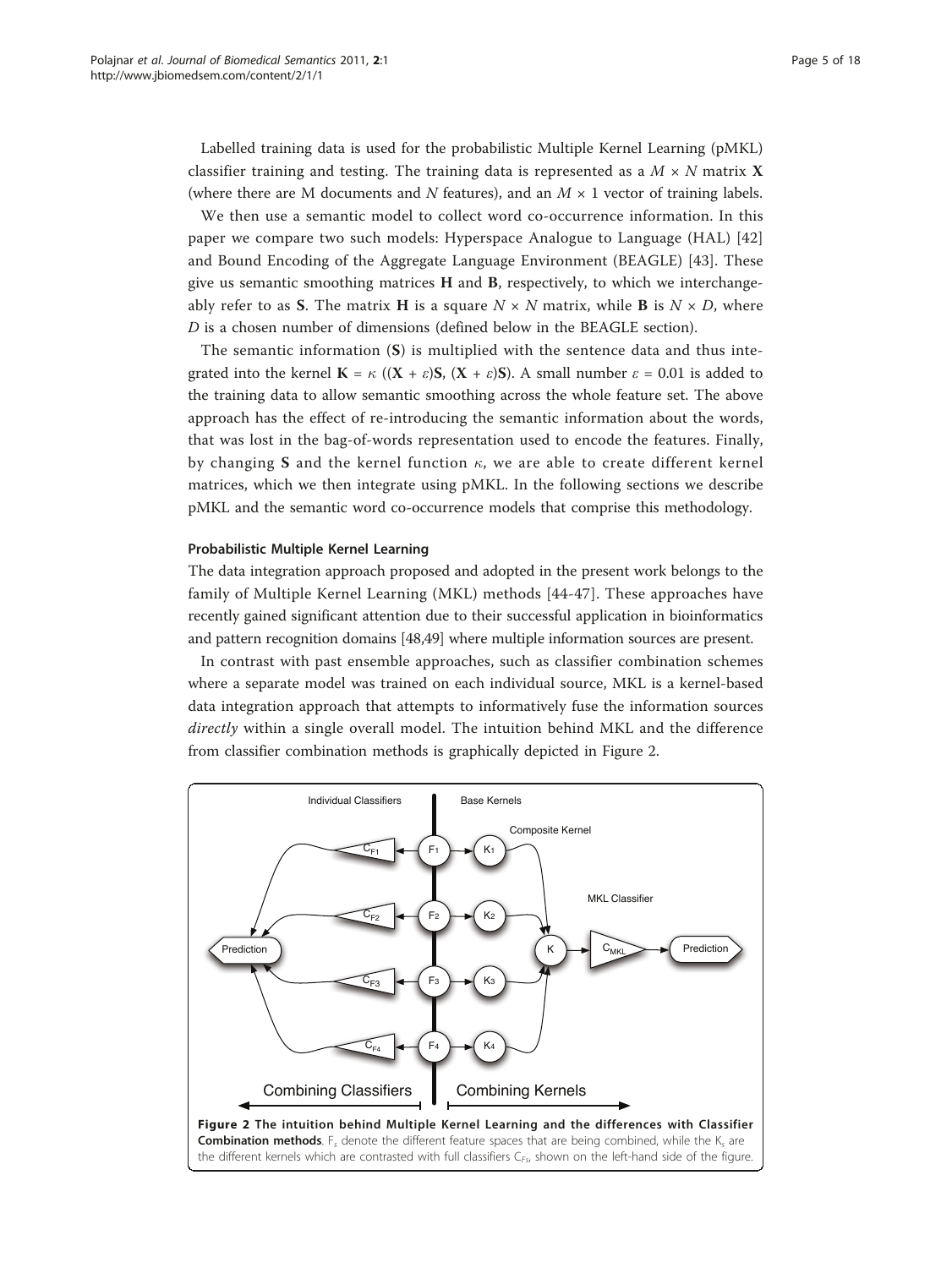In this work, we employ the probabilistic MKL approach [[50](#page-16-0)], proposed by [[49](#page-16-0)], which follows a variational Bayesian formalism and results in probabilistic outputs capturing the model's uncertainty in class predictions. Individual semantic kernels, as analytically described in the next sections, are constructed from disparate unlabelled sources and then combined into an overall composite semantic kernel on which a single classifier operates.

The combination follows a parameterised convex linear rule, Equation 1, with kernel combination parameters  $\beta_s$  and individual kernel parameters  $\theta^{(s)}$  for the s semantic kernels  $(\kappa_s)$ . Inference of the kernel combination parameters results in identification of an informative fusion of the base semantic kernels and, hence, also acts as a measure of their discriminative power. This will be crucial for selecting appropriate resolution levels for the base semantic kernels later on.

$$
\kappa(\mathbf{x}_i, \mathbf{x}_j, \boldsymbol{\beta}, \boldsymbol{\Theta}) = \sum_{s=1}^S \beta_s \kappa_s \left( \mathbf{x}_i^{(s)}, \mathbf{x}_j^{(s)}, \boldsymbol{\theta}^{(s)} \right)
$$
  
with 
$$
\sum_{s=1}^S \beta_s = 1 \text{ and } \beta_s \ge 0 \ \forall \ s
$$
 (1)

The overall MKL model is a Generalised Linear Model (GLM) [\[51](#page-16-0)] employing the multinomial probit likelihood within a variational Bayes approximation as described in [[49\]](#page-16-0). In this work we concentrate on the construction and fusion of the base semantic kernels, which is the focal point of the next sections. The advantage of the adopted methodology is its probabilistic nature which allows a formal way to handle uncertainty.

#### Word co-occurrence models

Semantic models are representations of word meaning gathered statistically from large amounts of text. In general, they are constructed by considering each individual word in a corpus (referred to as a *target word*, or just *target*) and the text surrounding the word (called the *context*). The set of targets is denoted with  $T$ , while the set of context words, also referred to as *basis*, is B. The basis do not necessarily have to be words. The basis could also be grammatical structures, such as parse or dependency trees [[52\]](#page-16-0). It is important that the basis match the feature type of the kernel. The product is a mapping of words into a multidimensional geometric space, in such a way that distance between the words corresponds to the distance of the word semantics according to their usage in text, Figure [3.](#page-6-0)

The main purpose of models is to calculate contextual similarity of words, consequently many of the models are constructed on the basis of two principles that reflect this goal. Firstly, in describing semantic models it is often said that "words are known by the company they keep", that is, the target's sense is defined by the surrounding words. Secondly, that this meaning can be learned automatically given enough examples of the usage of a word [[53\]](#page-16-0). These two hypothesis have led to a great number of models, many of which have been validated both in psychological and linguistic experiments [[42,43,52](#page-16-0),[54](#page-16-0)].

One of the main separating characteristics is the definition of the context used in the generation of the model. For example, Latent Semantic Analysis (LSA) [[55\]](#page-16-0) defines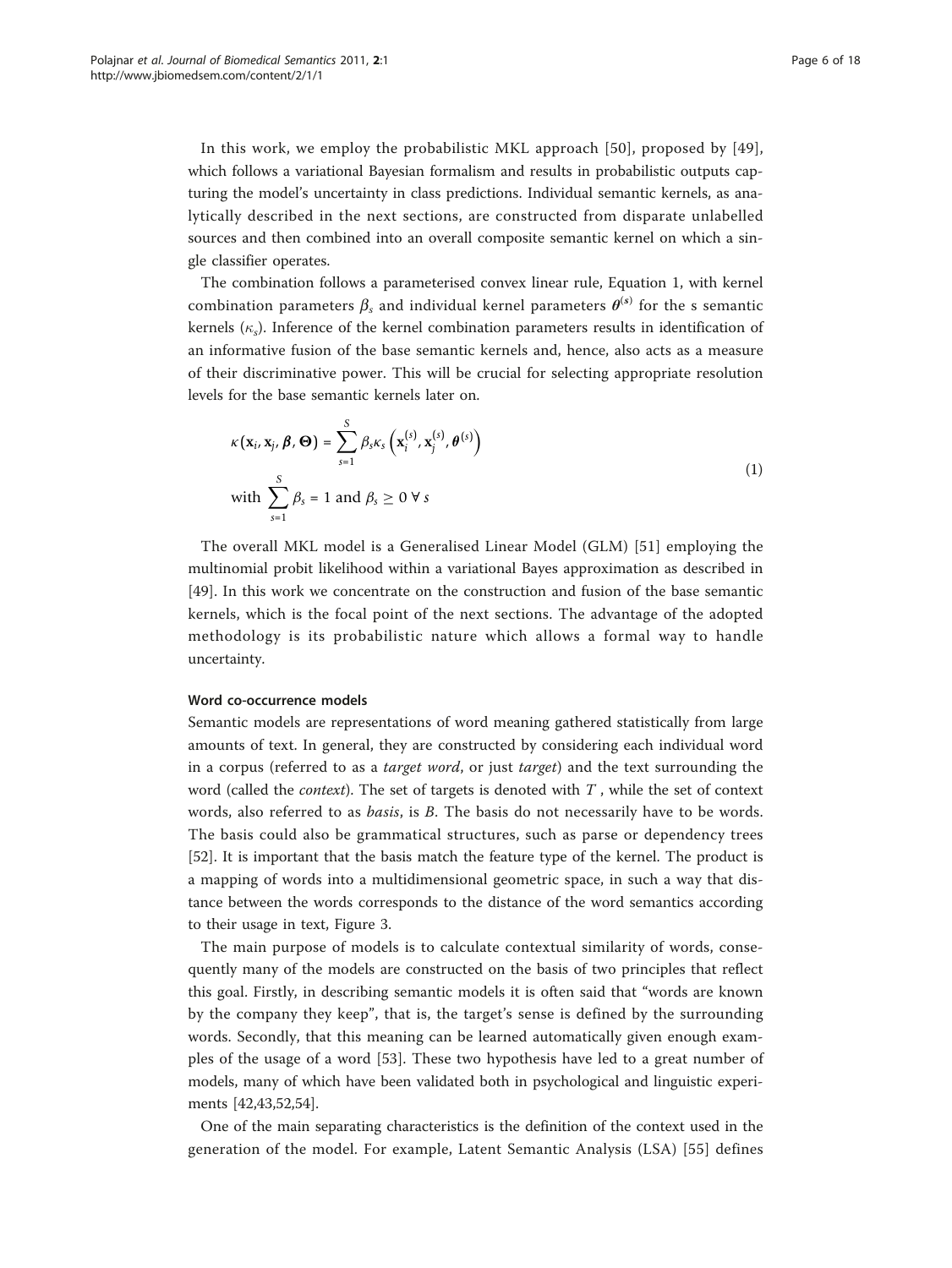<span id="page-6-0"></span>

|                                                                                                                                                                                                                                                                                                                                                                                                                                                                       | The co-occurrence matrix is: |     |     |     |     |        |  |
|-----------------------------------------------------------------------------------------------------------------------------------------------------------------------------------------------------------------------------------------------------------------------------------------------------------------------------------------------------------------------------------------------------------------------------------------------------------------------|------------------------------|-----|-----|-----|-----|--------|--|
| Given an example corpus:                                                                                                                                                                                                                                                                                                                                                                                                                                              |                              | cat | sat | mat | dog | chased |  |
|                                                                                                                                                                                                                                                                                                                                                                                                                                                                       | cat                          |     |     |     |     |        |  |
| A cat sat on the mat.                                                                                                                                                                                                                                                                                                                                                                                                                                                 | sat                          |     | O   |     | ი   |        |  |
| The dog chased the cat.                                                                                                                                                                                                                                                                                                                                                                                                                                               | mat                          |     |     | ი   | o   |        |  |
|                                                                                                                                                                                                                                                                                                                                                                                                                                                                       | doa                          |     | O   | o   | ი   |        |  |
|                                                                                                                                                                                                                                                                                                                                                                                                                                                                       | chased                       |     |     |     |     |        |  |
| Figure 3 The vector space representation in a word-based semantic space. An example of the vector<br>space representation in a word-based semantic space, where the context consists of all the words co-<br>occurring with the target within the sentence. The columns represent the basis words that make up the<br>contexts, while the rows are the target words. In this model the co-occurrence matrix is symmetric. The<br>stop words (a, the, on) are ignored. |                              |     |     |     |     |        |  |

documents as contexts. Therefore, the words that are similar are the ones that can be found within same documents. On the other hand, [[56\]](#page-16-0) and [[52\]](#page-16-0), describe syntaxbased models, where the context of the target is a path in the sentence dependency parse tree containing the word. Word co-occurrence models are the ones where the context consists of words immediately surrounding the target, within some specified window. Both HAL [[42,57](#page-16-0)] and BEAGLE [[43,58](#page-16-0)] are word-based models.

Word-based co-occurrence models are generally represented in the vector space. Each word corresponds to a vector whose dimensions are called the basis. In general, there exists a mapping between contexts and the basis. If this mapping is 1-to-1, the length of the target vectors is the number of all possible contexts. This can result in high-dimensional space corresponding to the number of unique words in the corpus. To limit the dimensionality and remove some noise, highly frequent function words are usually ignored. There are standard lists of these stop words containing most commonly occurring words including pronouns, determiners, and conjunctions. Depending on the final application of the model, the function words usually contain very little information.

# **HAL**

Hyperspace Analogue to Language (HAL) is a semantic model that represents word similarity according to co-occurrence within a window of specific length [[42,57,59](#page-16-0)]. The strength of word co-occurrence is determined by the distance between the two words within the specified window (Figure 4). This has the effect of boosting the

| Given an example corpus:                                                                                                                                                                              | The matrix H constructed by passing<br>the window across text: |     |          |                          |          |          |  |  |
|-------------------------------------------------------------------------------------------------------------------------------------------------------------------------------------------------------|----------------------------------------------------------------|-----|----------|--------------------------|----------|----------|--|--|
| A cat sat on the mat.                                                                                                                                                                                 |                                                                | cat | sat      | mat                      | dog      | chased   |  |  |
| The dog chased the cat.                                                                                                                                                                               | cat                                                            | 1   | 5        | 4                        | 3        | 2        |  |  |
|                                                                                                                                                                                                       | sat                                                            | 2   | $\Omega$ | 5                        | 4        | 3        |  |  |
|                                                                                                                                                                                                       | mat                                                            | २   | 0        | $\Omega$                 | 5        | 4        |  |  |
| Ignoring the stopwords:                                                                                                                                                                               | dog                                                            | 4   | $\Omega$ | 0                        | $\Omega$ | 5        |  |  |
| cat sat mat dog chased cat                                                                                                                                                                            | chased                                                         | 5   | $\Omega$ | $\Omega$                 | $\Omega$ | $\Omega$ |  |  |
|                                                                                                                                                                                                       |                                                                |     |          | The matrix $H + H^{T}$ : |          |          |  |  |
| The window of length $L = 5$ and the                                                                                                                                                                  |                                                                | cat | sat      | mat                      | doa      | chased   |  |  |
| target word cat:                                                                                                                                                                                      | cat                                                            |     |          |                          |          |          |  |  |
|                                                                                                                                                                                                       | sat                                                            |     | $\Omega$ | 5                        | 4        | 3        |  |  |
| cat sat mat dog chased<br>t:cat                                                                                                                                                                       | mat                                                            |     | 5        | $\Omega$                 | 5        | 4        |  |  |
|                                                                                                                                                                                                       | doa                                                            |     | 4        | 5                        | $\Omega$ | 5        |  |  |
|                                                                                                                                                                                                       | chased                                                         |     |          | 4                        | 5        | $\Omega$ |  |  |
| Figure 4 Construction of a HAL matrix. Construction of a HAL matrix from a small two-sentence corpus<br>with the window of length $L = 5$ . The stop words ( <i>a</i> , the, <i>on</i> ) are ignored. |                                                                |     |          |                          |          |          |  |  |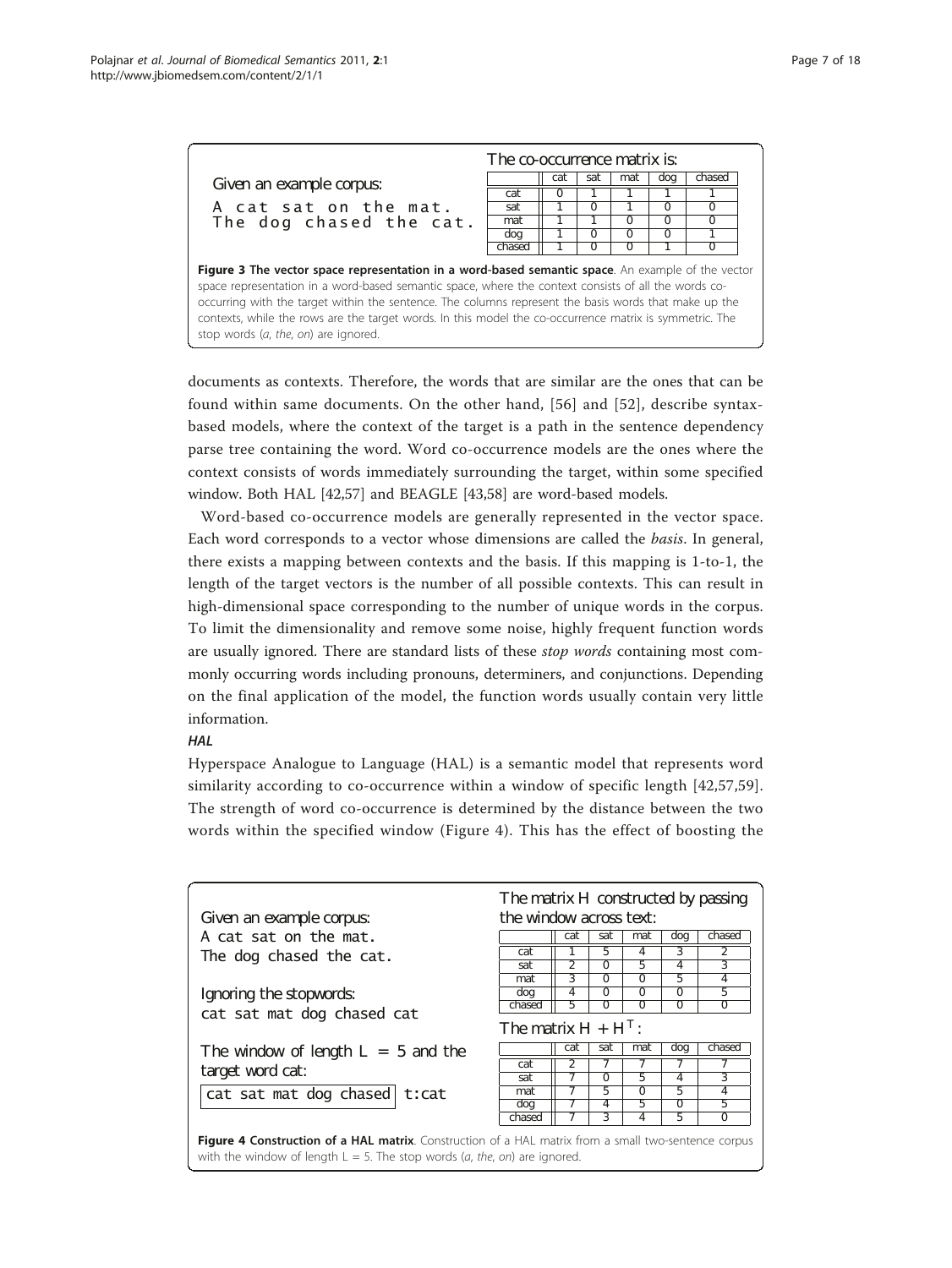similarity between words whose close contexts are the same, while allowing for variation in the phrasing of the context.

The  $|T| \times |T|$  HAL matrix,  $H_0$ , is constructed by passing a window of fixed length, L, across the corpus. The last word in the window is considered the target and the preceding words are the basis. Because the window slides across the corpus uniformly, the basis words are previous targets, and therefore the set of targets  $T$  is equivalent to the set of basis  $B$ ,  $T = B$ .

The strength of the co-occurrence between a target and the basis depends on the distance between the two words,  $l, 1 \leq l \leq L$ , within the window. The co-occurrence scoring formula,  $L - l + 1$ , assigns lower significance to words that are further apart. The overall co-occurrence of a target-basis pair is the sum of the scores assigned every time they coincide within the sliding window, across the whole corpus.

Even though the matrix is square, it is not symmetric. In fact, the transpose of the matrix reflects the co-occurrence scores with the basis that occur within the window of length L after the target. Thus  $H_o$  and  $H^T_o$  together reflect the full context (of length 2L - 1) surrounding a target. There are two ways of combining this information so that it would be considered when the distance between targets is calculated. The first way is to concatenate  $H_o$  and  $H_o^T$  to produce a  $|T| \times 2|B|$  matrix. The second way is to add the two matrices together  $H_0 + H_0^T$ . Experimental testing showed that for our kernel combination method that the latter strategy is more effective. This was also the case when HAL was employed for query expansion [[60\]](#page-16-0). Therefore, from now on when we refer to **H** we will assume  $\mathbf{H} = \mathbf{H}_o + \mathbf{H}_o^T$ .

#### BEAGLE

The Bound Encoding of the Aggregate Language Environment (BEAGLE) model [[43,58\]](#page-16-0) was proposed as a combined semantic space that incorporates word co-occurrence and word order. It is a word-based method where the context consists of words occurring in the same sentence as the target. Therefore, the set of targets and basis words is the same, and both consist of all unique words in the corpus. The data is stored in a vector space reduced by random mapping. If a context word appears frequently in the same sentence as a target word, its signal will be amplified through addition. Words sharing the same contexts will have strong signals corresponding to the common words.

Random mapping, sometimes also referred to as random projection or random indexing, is a method for reducing the dimensionality of data. For large data matrices, methods based on matrix decomposition such as principle component analysis (PCA) or singular value decomposition (SVD) can lead to heavy computational overheads [\[61-63](#page-16-0)]. On the other hand, random mapping provides a computationally efficient method of dimensionality reduction with minimal distortion in the distances between vectors [\[62](#page-16-0)]. It has been used for classification and clustering in a variety of applications including image and text [[62,64](#page-16-0)], software quality [\[65](#page-16-0)], databases [\[66](#page-16-0)], and others [\[63\]](#page-16-0).

The mapping transforms an  $M \times N$  matrix, X, into a lower dimensional space by multiplication with a  $N \times D$  matrix of random values, **R**. **R** can be constructed by random sampling from any distribution with the mean 0. The normalised rows form a near-orthogonal set of basis. The more dimensions are preserved, the more orthogonal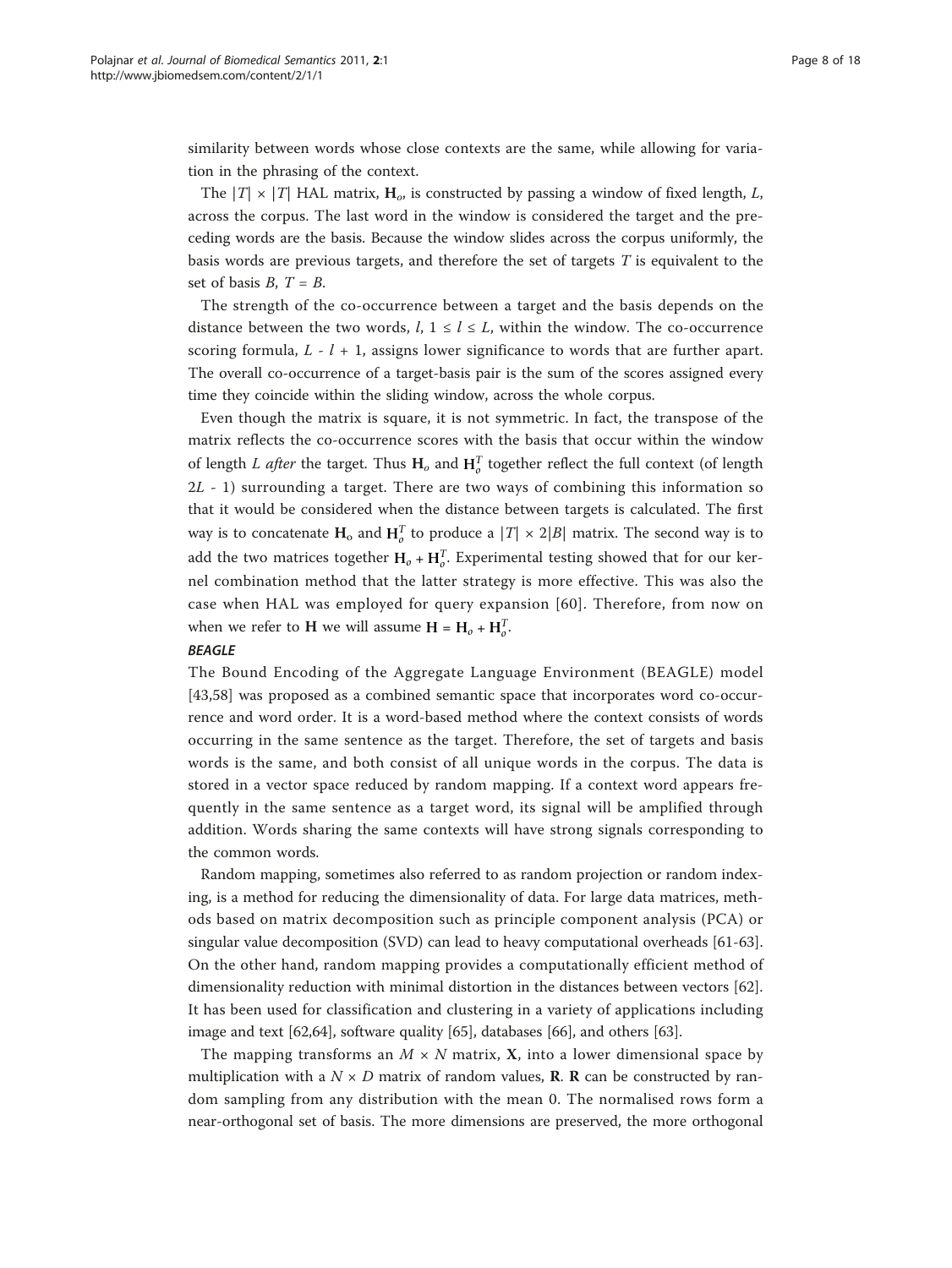the vectors are. In other words, the matrix  $\mathbf{R}\mathbf{R}^{\mathrm{T}} = \mathbf{I} + \varepsilon$ , where  $\varepsilon$  is a small amount of noise that decreases as D increases [\[64](#page-16-0)].

Random mapping is used in BEAGLE in order to decouple the word vector lengths from the size of the vocabulary, as well as to reduce the vector length in order to allow for more efficient execution of costly matrix operations that are needed to encode word order [\[43\]](#page-16-0).

The BEAGLE context matrix can be constructed by first building the  $|T| \times |T|$ dimensional matrix of co-occurrence frequencies, such as in Figure [3,](#page-6-0) and subsequently reducing this space by multiplying it by a  $|T| \times D$  matrix of random values, **R**. Alternatively, it can be generated sequentially as the corpus is traversed. The latter method is more advantageous in that it allows for an expandable lexicon and it eliminates the need to store and transform the large frequency matrix. Addition of new words through corpus expansion only requires addition of new rows to the matrix.

The number of dimensions  $D$  is chosen so that it is large enough to ensure that this vector is unique for each target or basis word [[58\]](#page-16-0) suggest that multiples of 1024 are an appropriate choice for D, and use  $D = 2048$  to encode larger corpora. Through empirical testing we found that  $D = 4096$  gives us slightly better classification performance.

In this sequential method, each unique word in the corpus is assigned a D-dimensional vector of normally distributed random values drawn from the Gaussian distribution  $\mathcal{N}(0, (\frac{1}{\sqrt{D}})^2)$ . The choice of the standard deviation of  $\frac{1}{\sqrt{D}}$  $\sqrt{D}$  ensures normalised vector lengths. These are referred to as environmental vectors and denoted by  $e_h$ , where b is a basis word. The  $|T| \times D$  BEAGLE matrix, **B**, where the rows are indexed by target words, is initialised to 0. The text is scanned in order, and for each target word  $t_i$  encountered, the context vector  $\mathbf{c}_{t_i}$  for the current sentence  $s_k$  is calculated.  $\mathbf{c}_{t_i}$ is the sum of the environmental vectors of the basis words,  $b_i$ , in the sentence. If we are only considering the contexts, the matrix entry for the target word  $t_i$  is the sum of the context vectors gathered form all the sentences  $s_k$  such that  $t_i$  occurs in  $s_k$ , **<sub>***ti***</sub> =**  $\sum_{s_k}$  **<b>c**<sub>*ti*</sub>, **c**<sub>*ti*</sub> =  $\sum$  **e**<sub>*b*j</sub>.

#### Experimental Setup

In our experiments we want to test the efficiency of combinations of semantic kernels by comparing them to single kernel results. In addition, we want to examine the potential of the weighted combinations of kernels to expand on our knowledge of the semantic methods.

For training data, we use the AImed data set [\[20](#page-15-0)], in which the protein entities are annotated and interacting pairs are specified, to judge which sentences contain interactions. The AImed corpus is emerging as standard and is being used in a variety of ways [\[14](#page-15-0),[21,23](#page-15-0)]. It consists of abstracts that contain PPI interactions, and have been annotated for proteins with a scheme that distinguishes the interacting protein pairs. It is, therefore, possible to separate the corpus into a data set that contains positive and negative example sentences. This can be done in two ways. For example, [\[20](#page-15-0),[21,23](#page-15-0)] separate the corpus into pairs of proteins, using the manually annotated protein entities. Interacting pairs are then used as positive training examples, while any two proteins, that occur in the same sentence and do not interact, constitute the negative data.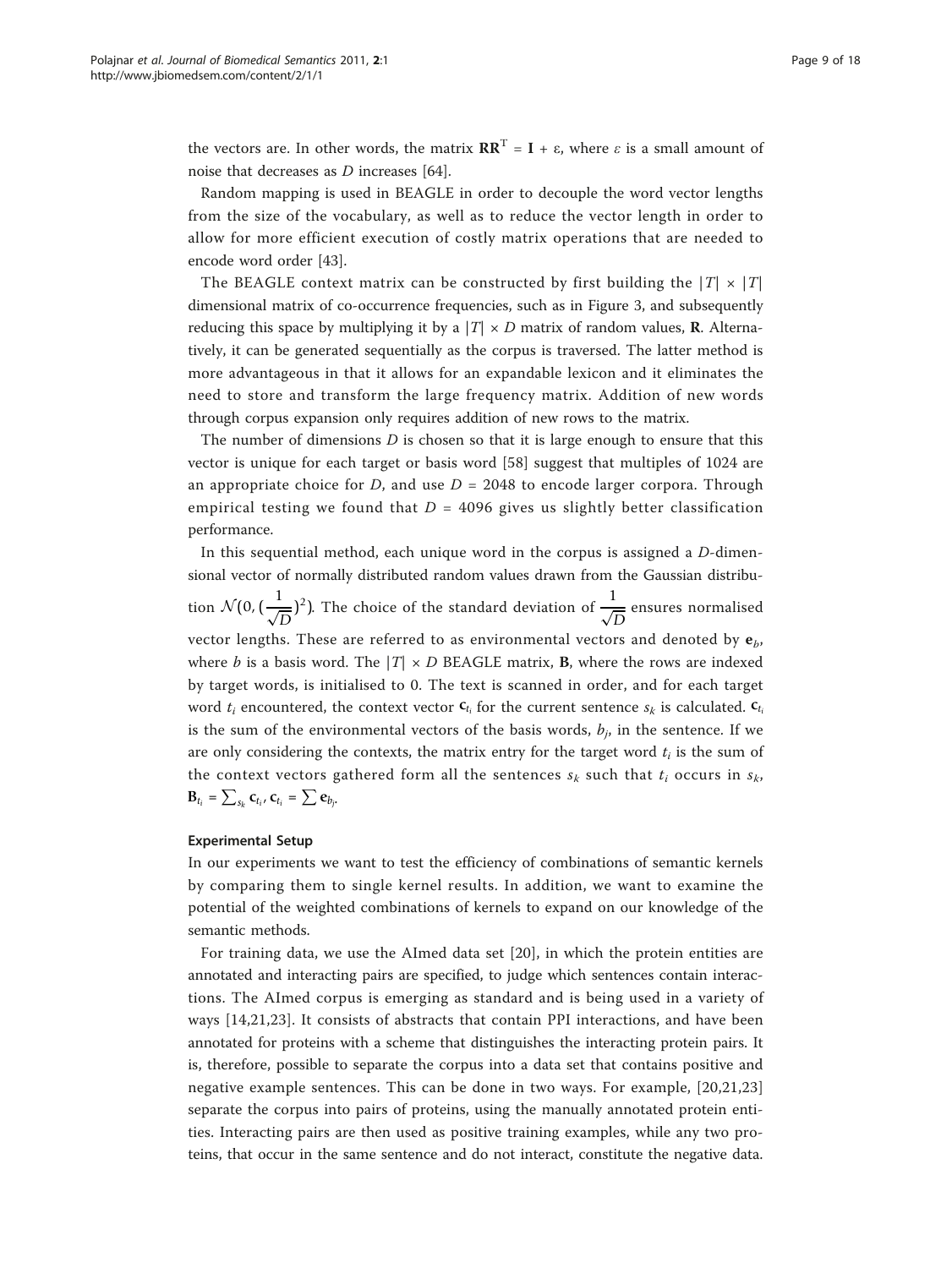<span id="page-9-0"></span>The other approach, and one which is employed in this paper, is to consider the sentences that contain interactions as positive examples, and the ones that do not, as negative. The reformulation of the problem has several advantages. This task is simpler to annotate than the full PPI, thus allowing for faster production of training data. Feature extraction does not require sentence parsing or preprocessing in a way that may be sensitive to annotation errors. The simpler classification leads to higher precision and recall, but only locates the sentence that describes the PPI and not the exact interacting pair. Thus while it is not fully automated, it might be more useful in a curation pipeline where the results need to be checked by humans [[28](#page-15-0)]. Using the provided sentence segmentation, the data set contains 614 positive and 1355 negative sentences. All sentences are included regardless of the number of annotated proteins contained within.

When AImed data is used with the syntactic features, for example in [[23](#page-15-0)[,67](#page-16-0)], it is usually applied with the original 10-fold cross-validation ( $10 \times 10$  cv) data split provided by the dataset authors [\[20](#page-15-0)]. We can see from Figure 5, which demonstrates 10 different runs of a 10 cv experiment, that there can be great variations between the performance of an algorithm on different randomisations of data.

Therefore, it is more rigorous to run 10 different randomisations and all experiments are performed using ten times ten cross-validation (10  $\times$  10 cv). In this way the training data is randomised, separated (as closely as possible) into ten equal parts. Nine of these parts are used for training and one for testing. This procedure is repeated with 10 different randomisations of the original data, providing 100 values for significance testing. In Figure 5, we show an illustration of two methods of data segmentation. In one method, the data is segmented so that no sentences in the test data come from the same abstract as a sentence in the training data. The abstract order is first randomised, the data is split into training and test portions as described above. The sentences are then further randomised within their set. In the other method, the



Figure 5 Comparison of experimental settings. This graph represents the AUC (higher pair of lines) and the F-score (lower pair of lines) results for two different experimental setups. In the first setup (AUC1, F1), all of the sentences from an abstract are either in training or test data within a fold of the cross-validation experiment. In the second setup, the sentence vectors are randomised first and then cut into crossvalidation folds. The experiment shows 10 runs of randomised 10-fold cross-validation experiments. The vertical bars demonstrate the separations between the runs. For the first experiment  $F_1 = 0.7300 \pm 0.0058$ and  $AUC = 0.8902 \pm 0.0033$ , while for the second experiment  $F_1 = 0.6808 \pm 0.0051$  and  $AUC = 0.8886 \pm 0.0031$ 0.0023. The t-test shows there is no significant difference between these experimental setups ( $p = 0.9640$ for the F-scores and  $p = 0.5467$  for the AUC).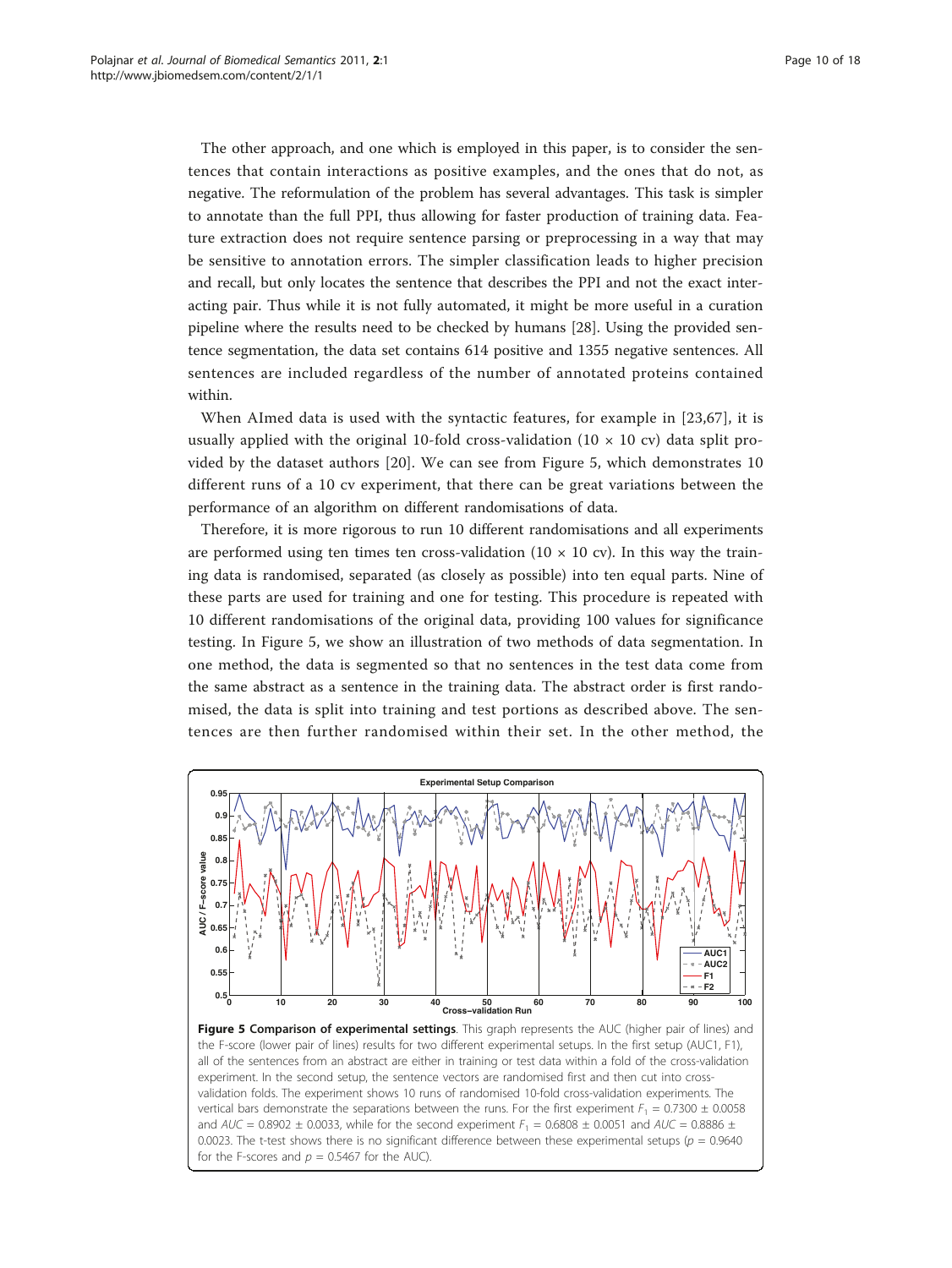sentences are randomised without observing the abstract of origin. In this particular experimental setup, the choice of randomisation technique provides no statistical difference across all of the experiments. The former method of sentence randomisation is also coupled with per-fold parameter tuning, while in the latter a single parameter is chosen for all of the folds. This may account for slightly better performance and the higher variance of the more stringent training-test data split. Significance testing is performed using a version of Student's t-test designed for  $10 \times 10$  cross-validation [[68](#page-16-0)].

We extract our training data from the AImed corpus in a manner similar to the vector space example in Figure [3](#page-6-0). Each sentence is scanned and all the stop words [[69](#page-16-0)] are removed. Each word is reduced to lowercase, any symbols or numbers are discarded, and the words are truncated to 10 letters [\[7](#page-15-0)]. Protein names are substituted by placeholder strings PTNGNE concatenated to the number of the protein within the sentence. This leaves 3,084 unique features. A sentence is then represented as a vector indexed by the unique features in the corpus. The number of times each feature occurs in the sentence is recorded in the vector. The anonymisation of proteins is likely to be one of the factors that minimises the effect of data randomisation methods (see Figure [5\)](#page-9-0). The other factor is that sentence structure, and thus to some degree the authorship style, is disregarded.

The words in the corpora that were used as unlabelled data, GENIA and the subset of the Biomed Central open access articles [[70](#page-16-0)] (OAA), are processed in the same way. GENIA is annotated for protein names, the OAA is not. So, for compatibility reasons, we have processed OAA with the Lingpipe sentence segmentation and named entity recognition software trained on GENIA. We used the protein molecule annotation as the indicator of protein presence. The OAA dataset also differs from AImed and GENIA in that it consists of full text articles, thus the results consist of a smaller portion of text and are described in a different, more detailed way. Similarities are created only for the words that occur in the training data. The HAL matrix is created as described in the previous section and in Figure [4,](#page-6-0) except that only the unique features from AImed are considered as targets and basis. This leads to a sparse  $N \times N$  matrix H, which is then multiplied with X. On the other hand, for the BEAGLE matrix we still only consider AImed training features as targets; however, the bases consist of all words that co-occur in the sentences with these targets. For GENIA there are around 12,000 basis, and for OAA only the first 30,000 basis are considered, but the random projection technique keeps the BEAGLE matrix size consistent at  $N \times D$  dimensions, where  $D = 4096$ .

We measure the efficiency of classification using the AUC and F-score measures. The AUC is the area under the receiver operating characteristic (ROC), which depicts the true positive rate vs. the false positive rate of a classifier's testing output. The closer the AUC is to 1, the better the classification results. The F-score is often used in evaluating natural language processing tasks. It is a balanced measure of precision (P) and recall (*R*). Here we use  $F_1 = \frac{2PR}{P+R}$ . The error is defined as the percentage of testing points that were wrongly classified.

Finally, the pMKL algorithm has no parameters akin to the SVM regularisation parameter. The only parameters that required tuning were the Gaussian kernel parameter and the HAL window size parameter. The Gaussian kernel parameter that produces the highest AUC with both HAL and BEAGLE kernels is determined using  $1 \times 3$ cross-validation at each fold of the  $10 \times 10$  cv experiment (Figure [6\)](#page-11-0). The range of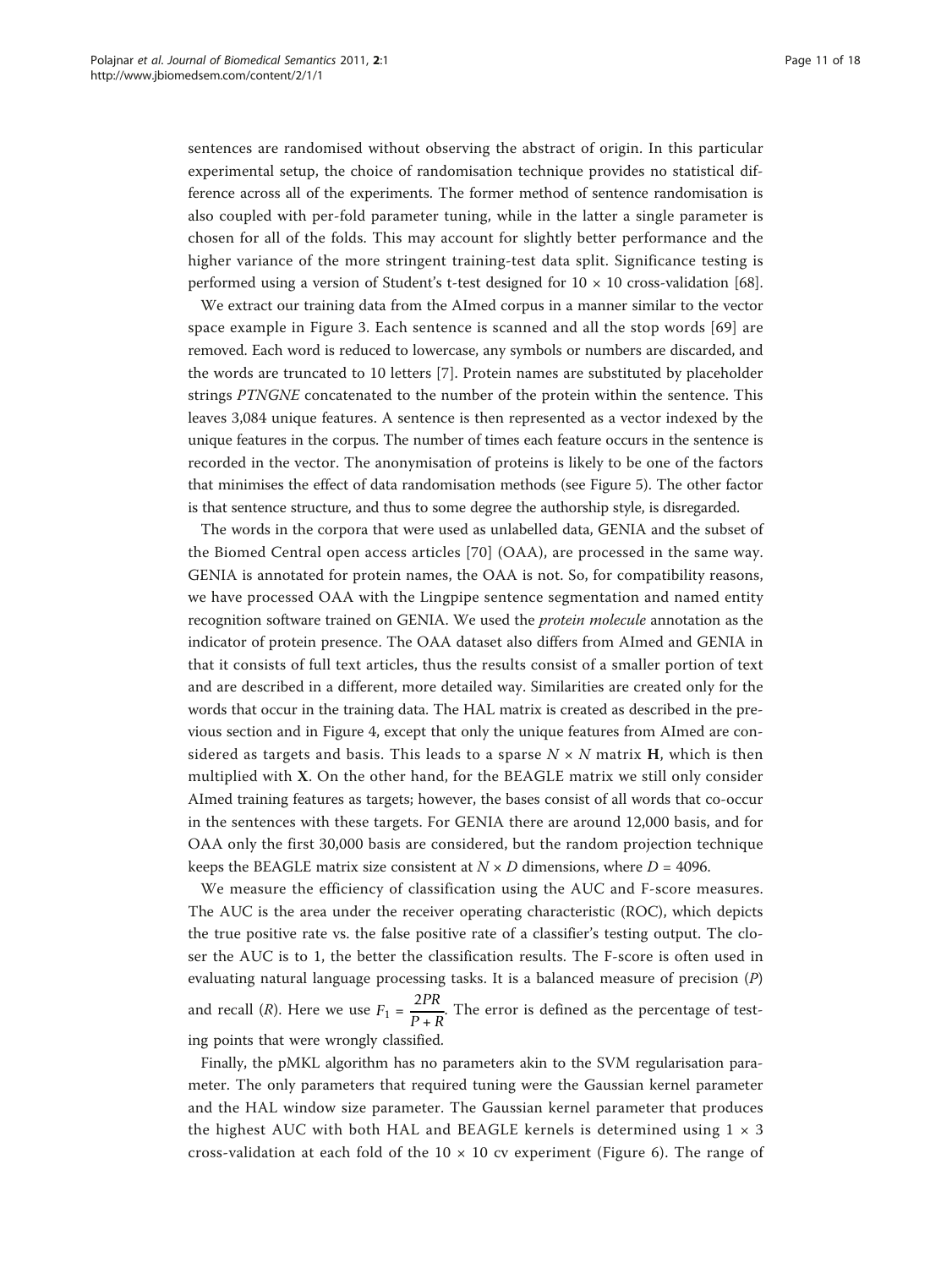<span id="page-11-0"></span>

values examined are the powers of 10 between  $10^{-5}$  and 10. For the combinations of composite HAL kernels the preferred values tended towards the smaller parameters, for plain data the parameter chosen was 0.1 for 99 of the 100 folds, while for data transformed by a single HAL or BEAGLE kernel, the values ranged in the set (0.1, 1, 10). The approach of tuning parameters at each fold is time consuming, but  $1 \times 3$  cv performs just as well as  $2 \times 5$  cv, in this experiment. There is also no statistical difference between choosing the best result out of several parallel  $10 \times 10$  cv experiments, each run with a particular assigned kernel parameter, and the above per-fold tuning method. The polynomial kernel parameter is 2.

# Results and Discussion

The purpose of the experiments in this paper is to verify that using combinations of multiple semantic kernels can improve classification performance. We do this with the simplest possible features, in order to avoid introducing further complexity. As a result, it is difficult to compare the results to full PPI extraction tasks, so we provide single kernel baseline results. In the general, the pMKL algorithm produces results comparable to the SVM, but without the need to tune the extra margin parameter. Depending on the task, features, kernel, kernel parameter, and margin parameter choice the pMKL, GPs, and the SVM might slightly, but significantly outperform each other, but in general will provide similar results [\[40](#page-16-0)]. This section is divided in three parts. In the first part, we provide the baseline results using plain and semantic kernels. Secondly, we examine many fixed combinations of the basic kernels, and report the best combinations. In the final part, we examine the effectiveness of the pMKL's ability to estimate the best weighted sum of the kernels, by observing the changes in the predictive likelihood. This estimation is done without observation of the true labels of the test data, and therefore might not lead to the optimal F-score or AUC.

# Single kernel results

The baseline for the evaluation of pMKL is provided through single kernel experiments, the results of which are provided in Table [1.](#page-12-0) These results are consistent with the semantic kernel experiments performed with the GP classifiers in [[34\]](#page-15-0). The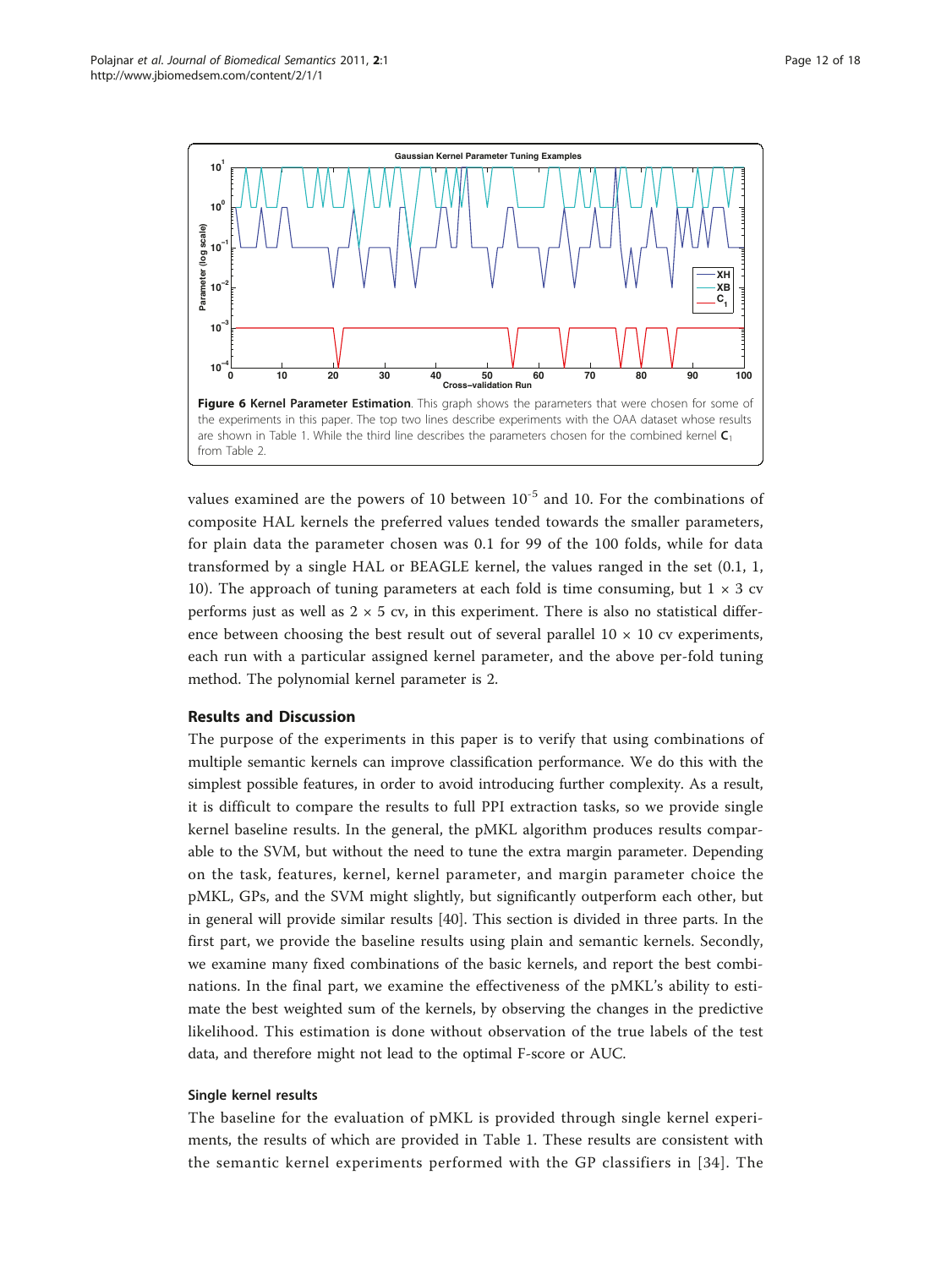| Kernel          | F-score           | Error              | Precision         | Recall            | <b>AUC</b>         |
|-----------------|-------------------|--------------------|-------------------|-------------------|--------------------|
| $C_0$ : $X^a$   | $0.7300 + 0.0058$ | $17.6878 + 0.3158$ | $0.6893 + 0.0072$ | $0.7828 + 0.0079$ | $0.8902 + 0.0033$  |
| XH <sup>b</sup> | $0.7060 + 0.0060$ | $18.3453 + 0.3203$ | $0.6989 + 0.0074$ | $0.7210 + 0.0084$ | $0.8899 + 0.0031$  |
| $XB^b$          | $0.6567 + 0.0080$ | $20.6249 + 0.4113$ | $0.6759 + 0.0086$ | $0.6501 + 0.0113$ | $0.8776 + 0.0035$  |
| XH <sub>c</sub> | $0.6921 + 0.0056$ | $18.5716 + 0.3200$ | $0.7113 + 0.0072$ | $0.6808 + 0.0077$ | $0.8888 + 0.0029$  |
| $X B^C$         | $0.7267 + 0.0052$ | $17.2958 + 0.3087$ | $0.7117 + 0.0070$ | $0.7490 + 0.0071$ | $0.9000* + 0.0028$ |

<span id="page-12-0"></span>Table 1 Results of the pMKL single kernel experiments

<sup>a</sup> The original data with the Gaussian kernel.

<sup>b</sup> The data smoothed with the HAL and BEAGLE (Gaussian) matrices created from GENIA dataset.

 $\epsilon$  The data smoothed with the HAL and BEAGLE (Gaussian) matrices created from the OAA dataset.

\* Statistically significant ( $p = 0.0038$ ) compared to kernel C<sub>0</sub>.

ultimate baseline is provided by using pMKL with a plain Gaussian kernel, which produces higher F-score and AUC than the cosine and polynomial kernels.

We then add the Gaussian semantic kernels created using HAL and BEAGLE. We find that with pMKL, unlike with GPs, the smoothing using the HAL matrix produces a slight reduction in AUC over the plain Gaussian kernel, although this is not statistically significant. While there is little difference between the results produced with the HAL kernel created from Genia or OAA, the larger data set produced significantly better results when applied with the BEAGLE method.

In these experiments H was constructed from  $l = 1$  which was shown to lead to the best results with this data and GPs [[34](#page-15-0)]. Under the speculation that more data is better than hand annotated data, we proceed with multiple kernel experiments using the OAA dataset.

#### Multiple kernel results

We perform two types of multiple kernel experiments. In the first kind we evaluate uniform compositions of multiple kernels, we then estimate combinations of different kernels in order to gain insight into their predictive properties. Many different combinations of semantic kernels could be formed, so the following experiments are illustration of possible uses.

Table 2 shows that combinations of kernels can lead to a statistically significant increase in the AUC. As the parameter tuning was performed with the observation of the maximum AUC, the results reflect that. For experiments where the F-score is the primary concern, the tuning should be performed by observing the highest F-score. While Figure [5](#page-9-0) demonstrates the general trend of the two measures is similar, the tuning strategy can make a difference in the outcome. The kernel combination  $C_1$  is the uniform weighting of the HAL matrices at different window lengths together this

Table 2 Results of the pMKL multiple kernel experiments with fixed weights

| Kernel         | F-score           | Error              | Precision           | Recall            | <b>AUC</b>          |
|----------------|-------------------|--------------------|---------------------|-------------------|---------------------|
| C <sub>1</sub> | $0.7039 + 0.0054$ | $17.5614 + 0.3378$ | $0.7381 + 0.0059$   | $0.6790 + 0.0080$ | $0.8881 + 0.0029$   |
| $C_{2}$        | $0.7052 + 0.0054$ | $18.3698 + 0.3337$ | $0.7012 + 0.0063$   | $07155 + 00076$   | $0.8838 + 0.0031$   |
| $C_3$          | $0.7359 + 0.0045$ | $16.8581 + 0.2934$ | $0.7156 \pm 0.0063$ | $0.7631 + 0.0063$ | $0.9092^* + 0.0023$ |
| $C_{4}$        | $0.6633 + 0.0080$ | $19.0861 + 0.3507$ | $0.7301 + 0.0078$   | $06242 + 00119$   | $0.8883 + 0.0029$   |

 $C_1$ : Uniform sum of Gaussian kernels from HAL matrices with window lengths  $l$  1 through 10 (OAA).

C2: Uniform sum of Gaussian kernels from HAL matrices with window lengths L 1 through 10 (OAA).

 $C_3$ : Uniform sum of 6 Gaussian, cosine, and polynomial kernels using HAL H<sub>I = 1</sub> from both OAA and GENIA.

C4: Estimated sum of Gaussian kernels from HAL matrices with window lengths l 1 through 10 (OAA).

\*Statistically significant ( $p = 0.0016$ ) compared to kernel C<sub>0</sub>.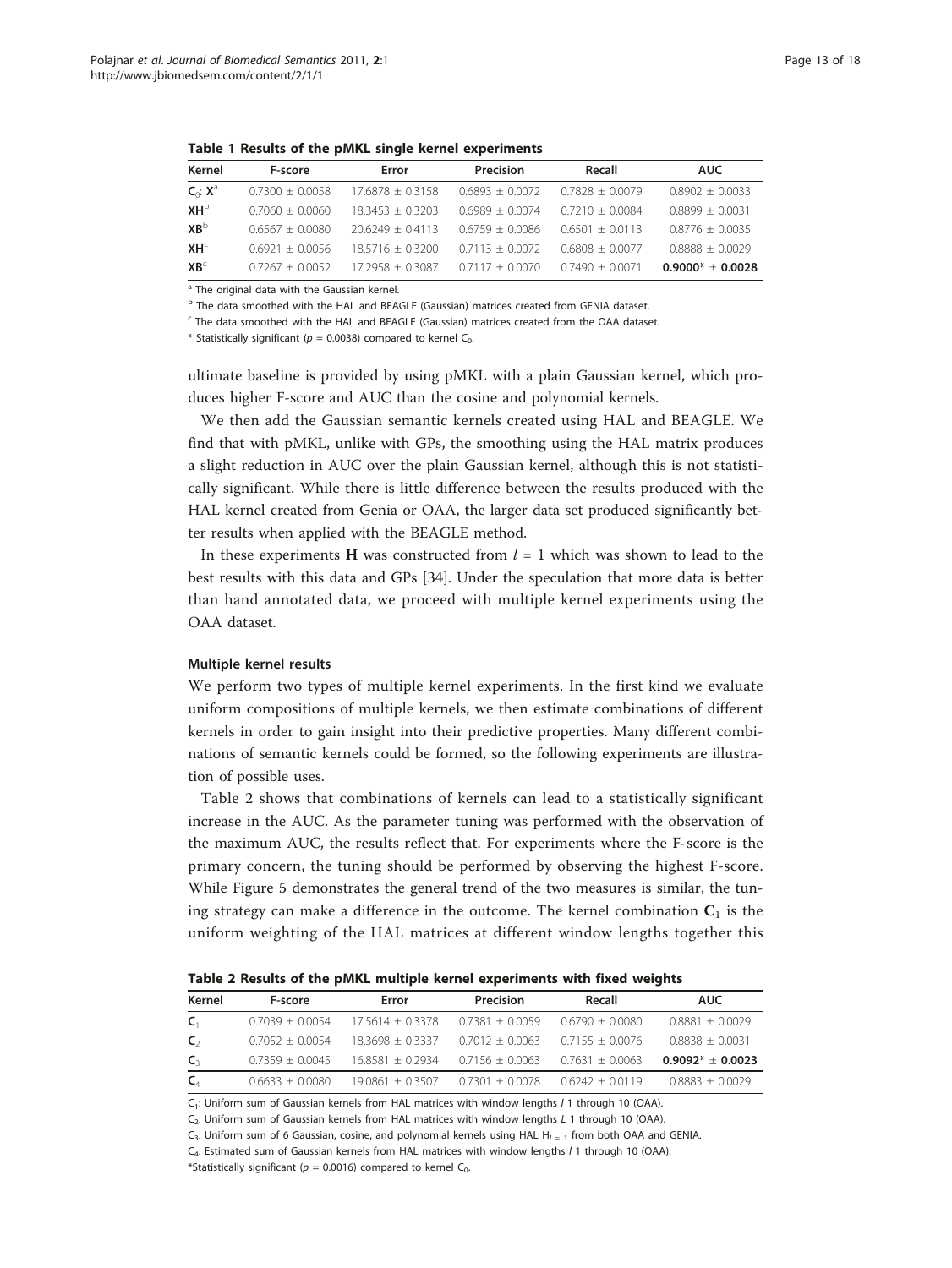weighting is equivalent to  $\sum_{l=1}^{10}$  **H**<sub>*l*</sub>. We find that there is no difference in performance over smoothing with the single kernel  $H_{l}$  = [1](#page-12-0) from Table 1. The kernel combination  $C_2$ is the uniform sum of combined HAL matrices  $\sum_{L=1}^{10} \mathbf{H}_L$ , where  $H_L = \sum_{l=1}^{L} (L - l + 1) H_l$ . This combination contains redundant information over  $C_1$ , but this strategy provides only a decrease in performance. However,  $C_3$ , which is a combination of different views of the data using different kernel types and combinations of both GENIA and OAA  $H_{l}$  = 1 smoothing provides an increase in performance. This indicates that the performance gain is best achieved when combining kernels that contain diverse information or at least diverse views of that information.

## Estimating the kernel weights

Although the best results come from fixed kernel weights, we can gain significant insight into the predictive quality of the data by exploiting the pMKL kernel weight estimation property.

In particular, we are interested in examining the properties of HAL matrices. These matrices are composites and each matrix H created with context length L can be considered a combination of L matrices, such that  $\mathbf{H} = \sum_{l=1}^{L} (L - l + 1) \mathbf{H}_l$ . Therefore, in addition to the right choice of kernels and kernel settings we need to make the right choice of L. There is also a dispute over the weighting function  $(L - l + 1)$ ; for example, [[71](#page-16-0)] found that using a uniform weighting as opposed to a decaying one produces better search query expansion results.

Figure 7 shows the estimated weights for kernels constructed with  $XH_l$  for  $l = 1$ ... 10  $(C_4$ , in Table [2\)](#page-12-0). The assigned weightings closely mirror the sparsity of the HAL matrices. Matrices 2 and 3 have the lowest sparsity, and while the contribution of l = 1 seems to be underestimated,  $l = 3$  seems to be overestimated. This would indicate that, perhaps, a scheme weighted by the information stored in matrices representing various window lengths would lead to best performance when applying the HAL algorithm to various tasks. The AUC (0.8883  $\pm$  0.0029) is slightly higher than the uniform combination of these kernels while the F-score (0.6633  $\pm$  0.0080) is significantly lower than in uniform combination of these kernels  $(C_1)$ , in Table [2](#page-12-0)). Due to the computationally intensive nature of this experiment the parameters for each

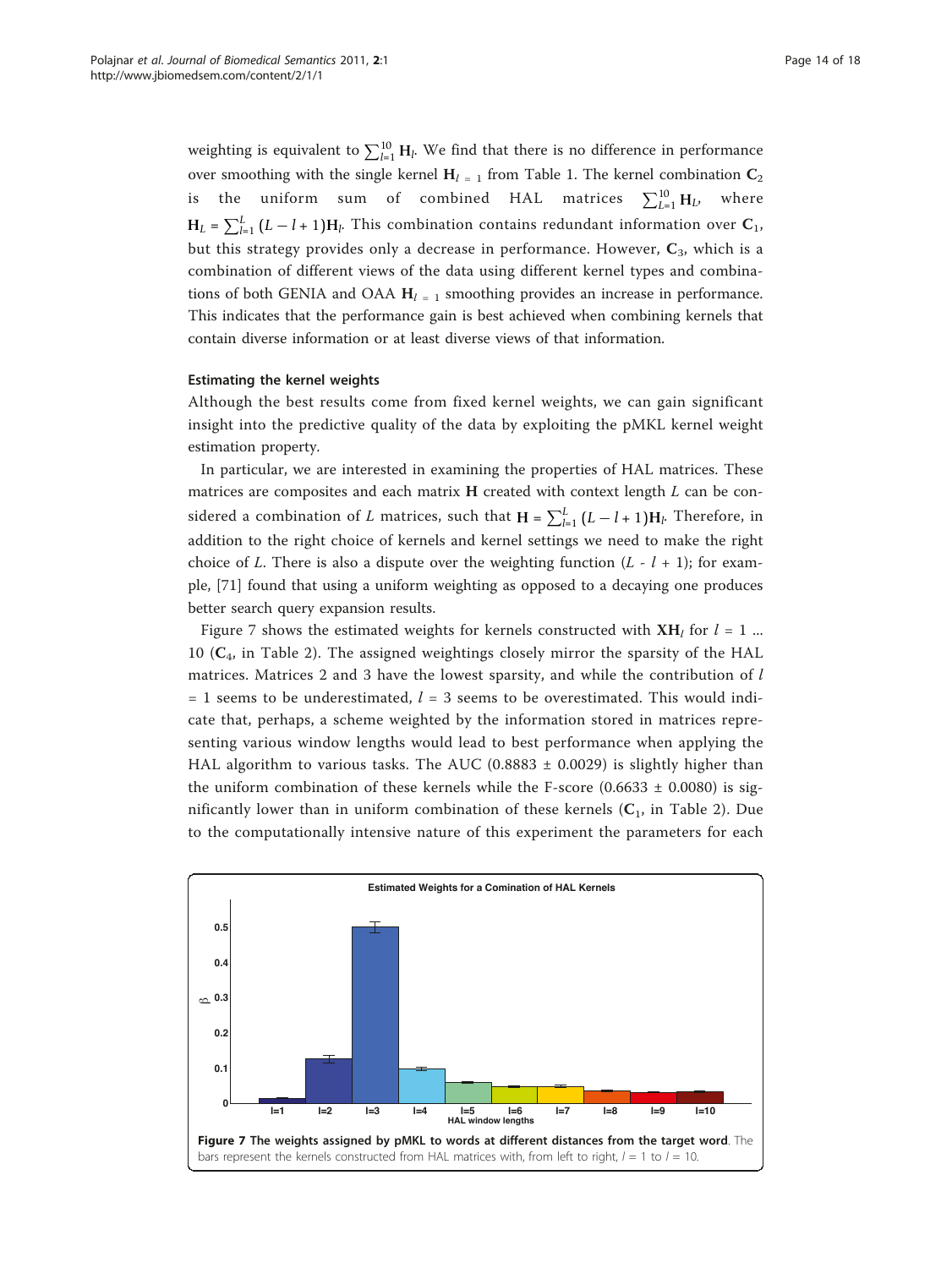<span id="page-14-0"></span>of the kernels was set at 1, which is one of the parameters the cross-validated tuning approach favoured for  $XH_{l} = 1$  (Figure [6](#page-11-0)).

# Conclusions

This paper describes a smoothing approach, which is similar to the methods using semantic kernels created from WordNet [\[72](#page-16-0)] or Wikipedia information [\[73](#page-16-0),[74\]](#page-17-0). However, this method provides a domain-independent alternative, by using automatically derived semantic information for classification. It also gives an application-based way of evaluating the quality of word co-occurrence matrices, which is a difficult task usually requiring specialised human judgements.

The results presented in this paper show that using combinations of kernels can lead to significant improvement in both F-score and AUC. In addition, we are able to use pMKL kernel weight estimation for kernel selection as well as for gaining important insights into the quality and linguistic properties of the data. This is an introduction to this approach, which uses simple features that do not require dependency parsing, and thus is not directly comparable to the full extraction methods that are popularly used with PPI data sets. In the future we will investigate this method with semantic models that are compatible with dependency-based features, and kernels.

#### Acknowledgements

TP was funded by a Scottish Enterprise PhD studentship. TD acknowledges funding from the NSF Expeditions in Computing grant on Computational Sustainability (Award Number 0832782). MG was funded by an EPSRC Advanced Research Fellowship EP/E052029/1 and EPSRC project CLIMB EP/F009429/1.

#### Author details

<sup>1</sup>School of Computing Science, University of Glasgow, Glasgow, UK. <sup>2</sup>Department of Computer Science, Cornell University, 14850, Ithaca, NY, US. <sup>3</sup>Department of Statistical Science, University College London, London, UK

#### Authors' contributions

TP and MG designed the semantic kernel method. TD and MG designed the pMKL approach, which was implemented by TD. TP implemented the semantic kernel method and ran the experiments in this paper. All authors read and approved the final manuscript.

#### Competing interests

The authors declare that they have no competing interests.

### Received: 26 October 2010 Accepted: 14 May 2011 Published: 14 May 2011

#### References

- 1. Young KH: [Yeast two-hybrid: so many interactions, \(in\) so little time.](http://www.ncbi.nlm.nih.gov/pubmed/9475380?dopt=Abstract) Biol Reprod 1998, 58(2):302-311[\[http://www.](http://www.hubmed.org/display.cgi?uids=9475380) [hubmed.org/display.cgi?uids=9475380\]](http://www.hubmed.org/display.cgi?uids=9475380).
- 2. Nanas N, Roeck AND, Vavalis M: What Happened to Content-Based Information Filtering? In ICTIR 2009, Volume 5766 of Lecture Notes in Computer Science. Edited by: Azzopardi L, Kazai G, Robertson SE, Rüger SM, Shokouhi M, Song D, Yilmaz E. Springer; 2009:249-256.
- 3. Kanehisa M, Goto S, Furumichi M, Tanabe M, Hirakawa M: KEGG for representation and analysis of molecular networks involving diseases and drugs. Nucleic Acids Res 2010, , 38 Database: 355-360[\[http://www.hubmed.org/](http://www.hubmed.org/display.cgi?uids=19880382) [display.cgi?uids=19880382](http://www.hubmed.org/display.cgi?uids=19880382)].
- 4. Mewes HW, Amid C, Arnold R, Frishman D, Güldener U, Mannhaupt G, Münsterkötter M, Pagel P, Strack N, Stümpen V, Warfsmann J, Ruepp A: MIPS: analysis and annotation of proteins from whole genomes. Nucleic Acids Res 2004, , 32 Database: 41-44[\[http://www.hubmed.org/display.cgi?uids=14681354](http://www.hubmed.org/display.cgi?uids=14681354)].
- 5. Alfarano C, Andrade CE, Anthony K, Bahroos N, Bajec M, Bantoft K, Betel D, Bobechko B, Boutilier K, Burgess E, Buzadzija K, Cavero R, D'Abreo C, Donaldson I, Dorairajoo D, Dumontier MJ, Dumontier MR, Earles V, Farrall R, Feldman H, Garderman E, Gong Y, Gonzaga R, Grytsan V, Gryz E, Gu V, Haldorsen E, Halupa A, Haw R, Hrvojic A, Hurrell L, Isserlin R, Jack F, Juma F, Khan A, Kon T, Konopinsky S, Le V, Lee E, Ling S, Magidin M, Moniakis J, Montojo J, Moore S, Muskat B, Ng I, Paraiso JP, Parker B, Pintilie G, Pirone R, Salama JJ, Sgro S, Shan T, Shu Y, Siew J, Skinner D, Snyder K, Stasiuk R, Strumpf D, Tuekam B, Tao S, Wang Z, White M, Willis R, Wolting C, Wong S, Wrong A, Xin C, Yao R, Yates B, Zhang S, Zheng K, Pawson T, Ouellette BF, Hogue CW: The Biomolecular Interaction Network Database and related tools 2005 update. Nucleic Acids Res 2005, , 33 Database: 418-424[\[http://www.hubmed.org/display.cgi?](http://www.hubmed.org/display.cgi?uids=15608229) [uids=15608229\]](http://www.hubmed.org/display.cgi?uids=15608229).
- 6. Cohen AM, Hersh WR: A survey of current work in biomedical text mining. Briefings in Bioinformatics 2005, 6:51-71.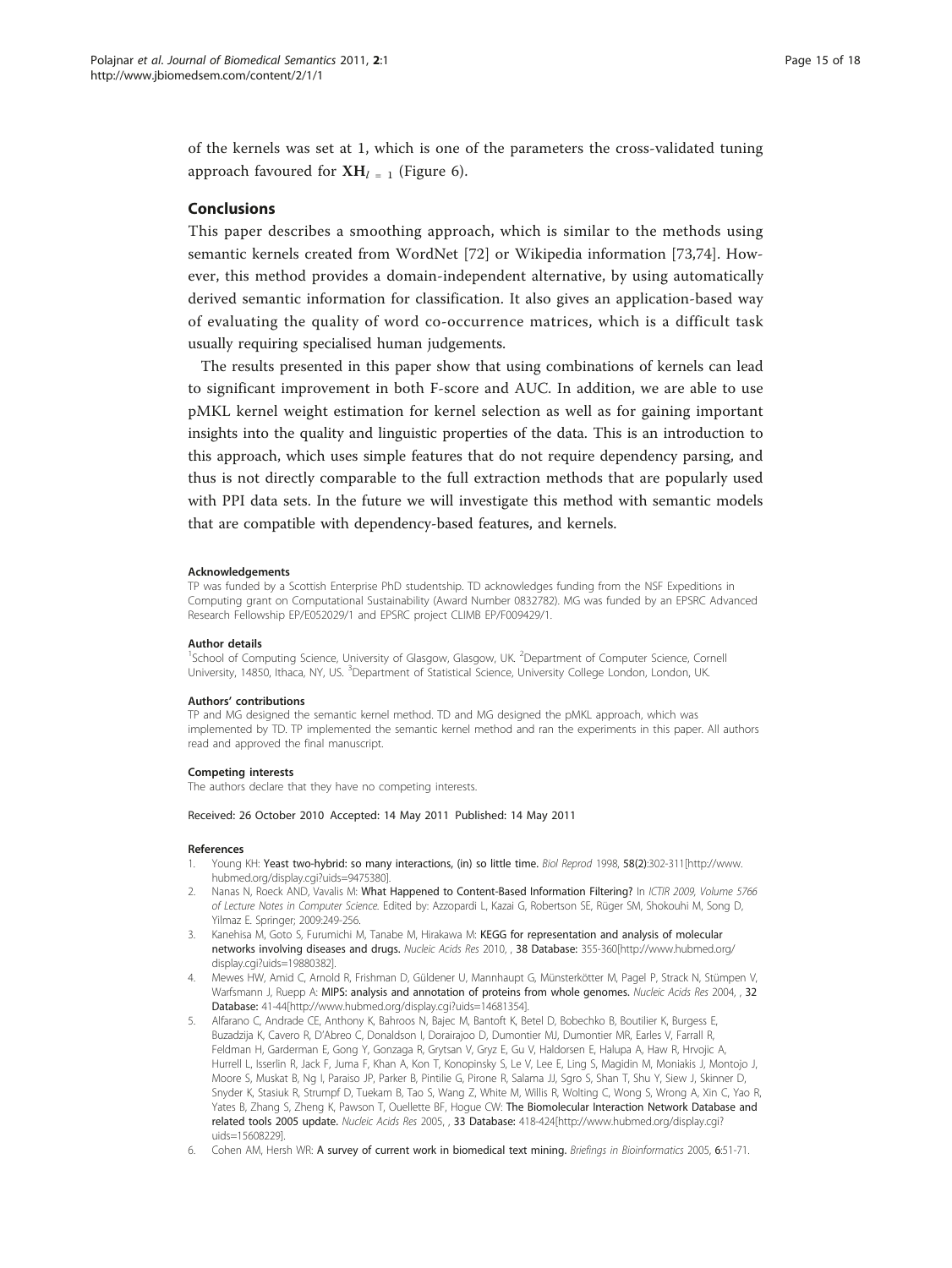- <span id="page-15-0"></span>7. Donaldson I, Martin J, de Bruijn B, Wolting C, Lay V, Tuekam B, Zhang S, Baskin B, Bader GD, Michalickova K, Pawson T, Hogue CW: PreBIND and Textomy - mining the biomedical literature for protein-protein interactions using a support vector machine. BMC Bioinformatics 2003, 4(11)[<http://www.biomedcentral.com/1471-2105/4/11>].
- 8. Alex B, Grover C, Haddow B, Kabadjov M, Klein E, Matthews M, Roebuck S, Tobin R, Wang X: Assisted Curation: Does Text Mining Really Help? Proceedings of Pacific Symposium on Biocomputing, Hawaii, USA 2008.
- 9. Jenssen TK, Laegreid A, Komorowski J, Hovig E: [A literature network of human genes for high-throughput analysis of](http://www.ncbi.nlm.nih.gov/pubmed/11326270?dopt=Abstract) [gene expression.](http://www.ncbi.nlm.nih.gov/pubmed/11326270?dopt=Abstract) Nat Genet 2001, 28:21-28[[http://www.hubmed.org/display.cgi?uids=11326270\]](http://www.hubmed.org/display.cgi?uids=11326270).
- 10. Chen H, Sharp BM: [Content-rich biological network constructed by mining PubMed abstracts.](http://www.ncbi.nlm.nih.gov/pubmed/15473905?dopt=Abstract) BMC Bioinformatics 2004, 5:147-147[[http://www.hubmed.org/display.cgi?uids=15473905\]](http://www.hubmed.org/display.cgi?uids=15473905).
- 11. Rinaldi F, Schneider G, Kaljurand K, Hess M, Andronis C, Konstandi O, Persidis A: [Mining of relations between proteins](http://www.ncbi.nlm.nih.gov/pubmed/17052900?dopt=Abstract) [over biomedical scientific literature using a deep-linguistic approach.](http://www.ncbi.nlm.nih.gov/pubmed/17052900?dopt=Abstract) Artif Intell Med 2007, 39(2):127-136[[http://www.](http://www.hubmed.org/display.cgi?uids=17052900) [hubmed.org/display.cgi?uids=17052900\]](http://www.hubmed.org/display.cgi?uids=17052900).
- 12. Koster C, Seibert O, Seutter M: The PHASAR Search Engine. Proceedings NLDB 2006, Springer LNCS 3999 2006, 141-152.
- 13. Marcotte EM, Xenarios I, Eisenberg D: [Mining literature for protein-protein interactions.](http://www.ncbi.nlm.nih.gov/pubmed/11301305?dopt=Abstract) Bioinformatics 2001, 17:359-363.
- 14. Giuliano C, Lavelli A, Romano L: Exploiting Shallow Linguistic Information for Relation Extraction from Biomedical Literature. Proceedings of EACL 2006 2006, 401-408.
- 15. Rosario B, Hearst M: Multi-way Relation Classification: Application to Protein-Protein Interaction. Proceedings of HLT-NAACL'05 2005 [[http://biotext.berkeley.edu/papers/hlt-emnlp05-rosario.pdf\]](http://biotext.berkeley.edu/papers/hlt-emnlp05-rosario.pdf).
- 16. Thomas J, Milward D, Ouzounis C, Pulman S, Carroll M: Automatic Extraction of Protein Interactions from Scientific Abstracts. Pacific Symposium on Biocomputing 5 2000, 538-549.
- 17. Miyao Y, Ohta T, Masuda K, Tsuruoka Y, Yoshida K, Ninomiya T, Tsujii J: Semantic retrieval for the accurate identification of relational concepts in massive textbases. ACL-44: Proceedings of the 21st International Conference on Computational Linguistics and the 44th annual meeting of the Association for Computational Linguistics Morristown, NJ, USA: Association for Computational Linguistics; 2006, 1017-1024.
- 18. Rebholz-Schuhmann D, Kirsch H, Arregui M, Gaudan S, Riethoven M, Stoehr P: EBIMed-text crunching to gather facts for proteins from Medline. Bioinformatics 2007, 23(2):237-244[<http://www.hubmed.org/display.cgi?uids=17237098>].
- 19. Katrenko S, Adriaans P: Learning Relations from Biomedical Corpora Using Dependency Trees. Knowledge Discovery and Emergent Complexity in BioInformatics, Lecture Notes in Computer Science 2006, 4366.
- 20. Bunescu R, Ge R, Kate RJ, Marcotte EM, Mooney RJ, Ramani AK, Wong YW: [Comparative experiments on learning](http://www.ncbi.nlm.nih.gov/pubmed/15811782?dopt=Abstract) [information extractors for proteins and their interactions.](http://www.ncbi.nlm.nih.gov/pubmed/15811782?dopt=Abstract) Artif Intell Med 2005, 33(2):139-155[\[http://www.hubmed.](http://www.hubmed.org/display.cgi?uids=15811782) [org/display.cgi?uids=15811782\]](http://www.hubmed.org/display.cgi?uids=15811782).
- 21. Erkan G, Özgür A, Radev D: Semi-Supervised Classifition for Extracting Protein Interaction Sentences using Dependency Parsing. Proceedings of the 2007 Joint Conference on Empirical Methods in Natural Language Processing and Computational Natural Language Learning (EMNLP-CoNLL) 2007, 228-237[\[http://www.aclweb.org/anthology/D/D07/D07-](http://www.aclweb.org/anthology/D/D07/D07-1024) [1024](http://www.aclweb.org/anthology/D/D07/D07-1024)].
- 22. Cussens J, Nédellec C, (Eds): Proceedings of the 4th Learning Language in Logic Workshop (LLL05), Bonn 2005 [[http://](http://www.cs.york.ac.uk/aig/lll/lll05/proceedings.pdf) [www.cs.york.ac.uk/aig/lll/lll05/proceedings.pdf\]](http://www.cs.york.ac.uk/aig/lll/lll05/proceedings.pdf).
- 23. Airola A, Pyysalo S, Björne J, Pahikkala T, Ginter F, Salakoski T: All-paths graph kernel for protein-protein interaction extraction with evaluation of cross-corpus learning. BMC bioinformatics 2008, 9(Suppl 11)[\[http://dx.doi.org/10.1186/](http://dx.doi.org/10.1186/1471-2105-9-S11-S2) [1471-2105-9-S11-S2](http://dx.doi.org/10.1186/1471-2105-9-S11-S2)].
- 24. Pyysalo S, Airola A, Heimonen J, Björne J, Ginter F, Salakoski T: [Comparative analysis of five protein-protein](http://www.ncbi.nlm.nih.gov/pubmed/19091029?dopt=Abstract) [interaction corpora.](http://www.ncbi.nlm.nih.gov/pubmed/19091029?dopt=Abstract) BMC Bioinformatics 2008, 9(Suppl 3):S6[[http://www.biomedcentral.com/1471-2105/9/S3/S6\]](http://www.biomedcentral.com/1471-2105/9/S3/S6).
- 25. Lewis DD: [Naive \(Bayes\) at Forty: The Independence Assumption in Information Retrieval.](http://www.ncbi.nlm.nih.gov/pubmed/21299857?dopt=Abstract) ECML '98: Proceedings of the 10th European Conference on Machine Learning London, UK: Springer-Verlag; 1998, 4-15.
- 26. Tikk D, Thomas P, Palaga P, Hakenberg J, Leser U: [A Comprehensive Benchmark of Kernel Methods to Extract](http://www.ncbi.nlm.nih.gov/pubmed/20617200?dopt=Abstract) [Protein-Protein Interactions from Literature.](http://www.ncbi.nlm.nih.gov/pubmed/20617200?dopt=Abstract) PLoS Comput Biol 2010, 6(7):e1000837[[http://dx.doi.org/10.1371%](http://dx.doi.org/10.1371%2Fjournal.pcbi.1000837) 2Fiournal.pcbi.1000837].
- 27. Clegg AB, Shepherd AJ: [Benchmarking natural-language parsers for biological applications using dependency](http://www.ncbi.nlm.nih.gov/pubmed/17254351?dopt=Abstract) [graphs.](http://www.ncbi.nlm.nih.gov/pubmed/17254351?dopt=Abstract) BMC Bioinformatics 2007, 8:24-24[[http://www.hubmed.org/display.cgi?uids=17254351\]](http://www.hubmed.org/display.cgi?uids=17254351).
- 28. Albert S, Gaudan S, Knigge H, Raetsch A, Delgado A, Huhse B, Kirsch H, Albers M, Rebholz-Schuhmann D, Koegl M: Computer-assisted generation of a protein-interaction database for nuclear receptors. Journal of Molecular Endocrinology 2003, 8(17):1555-67[[http://www.ebi.ac.uk/Rebholz/publications.html\]](http://www.ebi.ac.uk/Rebholz/publications.html).
- 29. Hirschman L, Morgan AA, Yeh AS: [Rutabaga by any other name: extracting biological names.](http://www.ncbi.nlm.nih.gov/pubmed/12755519?dopt=Abstract) J Biomed Inform 2002, 35(4):247-259[[http://www.hubmed.org/display.cgi?uids=12755519\]](http://www.hubmed.org/display.cgi?uids=12755519).
- 30. Subramaniam LV, Mukherjea S, Kankar P, Srivastava B, Batra VS, Kamesam PV, Kothari R: Information extraction from biomedical literature: methodology, evaluation and an application. CIKM '03: Proceedings of the twelfth international conference on Information and knowledge management New York, NY, USA: ACM Press; 2003, 410-417.
- 31. Tanabe L, Xie N, Thom LH, Matten W, Wilbur WJ: GENETAG: a tagged corpus for gene/protein named entity recognition. BMC Bioinformatics 2005, 6(Suppl 1)[[http://www.hubmed.org/display.cgi?uids=15960837\]](http://www.hubmed.org/display.cgi?uids=15960837).
- 32. Alex B, Haddow B, Grover C: Recognising Nested Named Entities in Biomedical Text. Biological, translational, and clinical language processing, Prague, Czech Republic: Association for Computational Linguistics 2007, 65-72[[http://www.](http://www.aclweb.org/anthology/W/W07/W07-1009) [aclweb.org/anthology/W/W07/W07-1009\]](http://www.aclweb.org/anthology/W/W07/W07-1009).
- 33. Smith L, Tanabe LK, Ando RJ, Kuo CJ, Chung IF, Hsu CN, Lin YS, Klinger R, Friedrich CM, Ganchev K, Torii M, Liu H, Haddow B, Struble CA, Povinelli RJ, Vlachos A, Baumgartner WA, Hunter L, Carpenter B, Tsai RT, Dai HJ, Liu F, Chen Y, Sun C, Katrenko S, Adriaans P, Blaschke C, Torres R, Neves M, Nakov P, Divoli A, Maña-López M, Mata J, Wilbur WJ: Overview of BioCreative II gene mention recognition. Genome Biol 2008, 9(Suppl 2)[[http://www.hubmed.org/display.](http://www.hubmed.org/display.cgi?uids=18834493) [cgi?uids=18834493\]](http://www.hubmed.org/display.cgi?uids=18834493).
- 34. Polajnar T, Rogers S, Girolami M: Classification of Protein Interaction Sentences via Gaussian Processes. Proceedings of 4th IAPR International Conference, Pattern Recognition in Bioinformatics Springer Verlag; 2009, 282-292.
- 35. Sekimizu T, Park H, Tsujii J: Identifying the interaction between genes and gene products based on frequently seen verbs MEDLINE abstracts. 1998 [\[http://citeseer.ist.psu.edu/viewdoc/summary?doi=10.1.1.21.66](http://citeseer.ist.psu.edu/viewdoc/summary?doi=10.1.1.21.66)].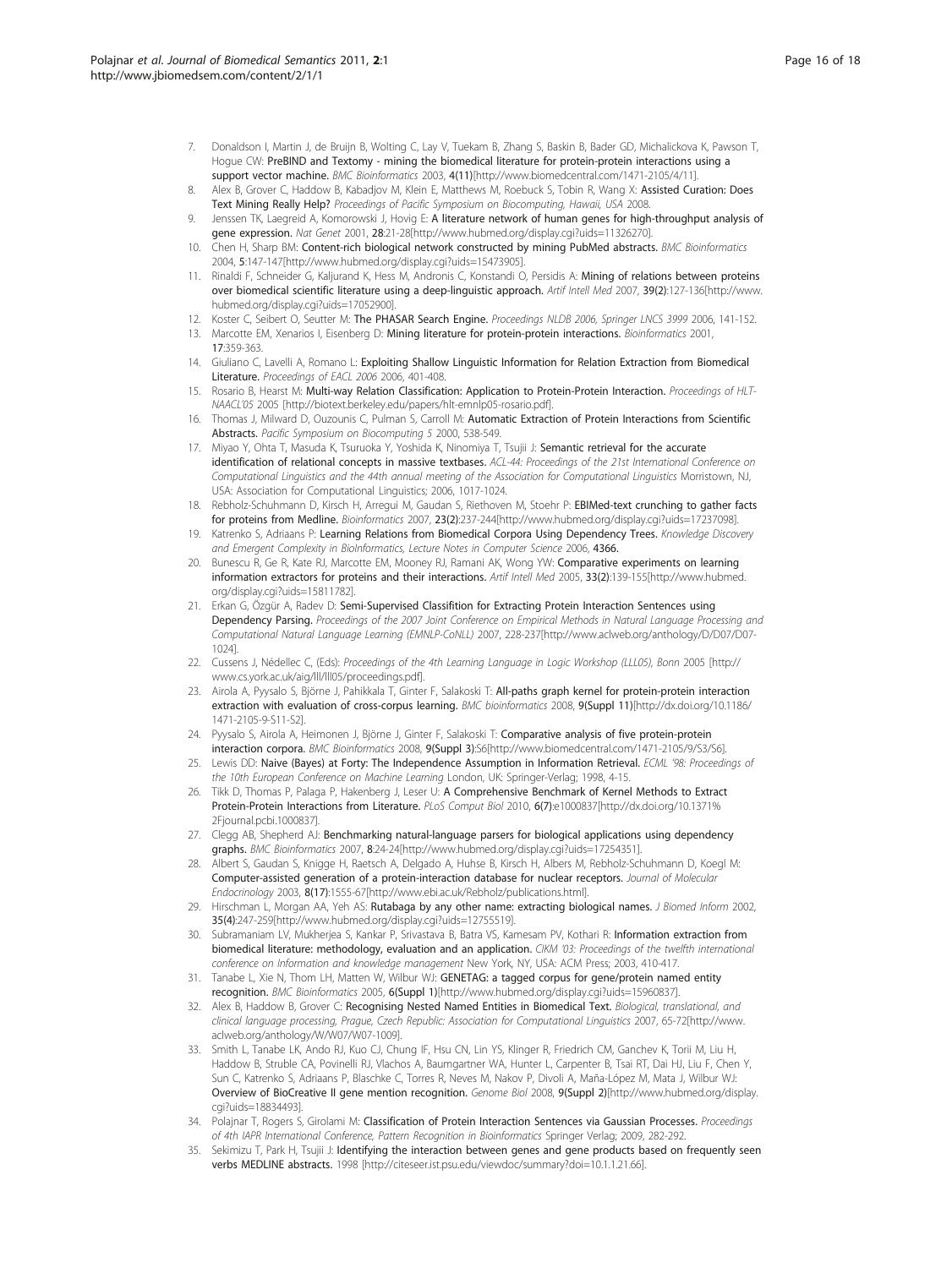- <span id="page-16-0"></span>36. Friedman C, Kra P, Yu H, Krauthammer M, Rzhetsky A: [GENIES: a natural-language processing system for the](http://www.ncbi.nlm.nih.gov/pubmed/11472995?dopt=Abstract) [extraction of molecular pathways from journal articles.](http://www.ncbi.nlm.nih.gov/pubmed/11472995?dopt=Abstract) Bioinformatics 2001, 17(Suppl 1):S74-S82.
- 37. Polajnar T, Girolami M: Semi-supervised Prediction of Protein Interaction Sentences Exploiting Semantically Encoded Metrics. Proceedings of the 4th IAPR International Conference, Pattern Recognition in Bioinformatics Springer Verlag; 2009, 270-281.
- 38. Chapelle O, Schölkopf B, Zien A, (Eds): Semi-Supervised Learning Cambridge, MA: MIT Press; 2006 [[http://www.kyb.](http://www.kyb.tuebingen.mpg.de/ssl-book) [tuebingen.mpg.de/ssl-book\]](http://www.kyb.tuebingen.mpg.de/ssl-book).
- 39. Abney S: Semisupervised Learning for Computational Linguistics Chapman & Hall/CRC; 2007.
- 40. Polajnar T: Semantic Models as Metrics for Kernel-based Interaction Identification. PhD thesis University of Glasgow; 2010.
- 41. Kim JD, Ohta T, Tateisi Y, Tsujii J: GENIA corpus-semantically annotated corpus for bio-textmining. Bioinformatics 2003, 19(Suppl 1):180-182[\[http://www.hubmed.org/display.cgi?uids=12855455](http://www.hubmed.org/display.cgi?uids=12855455)].
- 42. Lund K, Burgess C: Producing high-dimensional semantic spaces from lexical CO-occurrence. Behavior Research Methods, Instrumentation, and Computers 1996, 28(2):203-208.
- 43. Jones MN, Mewhort DJK: [Representing word meaning and order information in a composite holographic lexicon.](http://www.ncbi.nlm.nih.gov/pubmed/17227180?dopt=Abstract) Psychological Review 2007, 114:1-37.
- 44. Lanckriet GRG, Cristianini N, Bartlett P, Ghaoui LE, Jordan MI: Learning the Kernel Matrix with Semidefinite Programming. Journal of Machine Learning Research 2004, 5:27-72.
- 45. Bach F, Lanckriet G, Jordan M: [Multiple kernel learning, conic duality, and the SMO algorithm.](http://www.ncbi.nlm.nih.gov/pubmed/19623491?dopt=Abstract) ICML '04: Proceedings of the twenty-first international conference on Machine learning, ACM 2004.
- 46. Girolami M, Rogers S: [Hierarchic Bayesian Models for Kernel Learning.](http://www.ncbi.nlm.nih.gov/pubmed/19623491?dopt=Abstract) ICML '05: Proceedings of the 22nd international conference on Machine learning New York, NY, USA: ACM; 2005, 241-248.
- 47. Bach F: Exploring large feature spaces with hierarchical multiple kernel learning. Advances in neural information processing systems 20: proceedings of the 2007 conference 2008.
- 48. Lanckriet GRG, Bie TD, Cristianini N, Jordan MI, Noble WS: [A statistical framework for genomic data fusion.](http://www.ncbi.nlm.nih.gov/pubmed/15130933?dopt=Abstract) Bioinformatics 2004, 20(16):2626-2635.
- 49. Damoulas T, Girolami MA: Probabilistic multi-class multi-kernel learning: On protein fold recognition and remote homology detection. Bioinformatics 2008 [[http://www.hubmed.org/display.cgi?uids=18378524\]](http://www.hubmed.org/display.cgi?uids=18378524).
- 50. PMKL Software. [\[http://www.dcs.gla.ac.uk/inference/pMKL](http://www.dcs.gla.ac.uk/inference/pMKL)].
- 51. McCullagh P, Nelder JA: Generalised Linear Models London: Chapman & Hall; 1989.
- 52. Padó S, Lapata M: Dependency-Based Construction of Semantic Space Models. Comput Linguist 2007, 33(2):161-199.
- 53. McMurray B: Moo-cow! Mummy! More! How do children learn so many words? Significance 2007, 4(4):159-163.
- 54. Lowe W: Towards a theory of semantic space. In Proceedings of the Twenty-Third Annual Conference of the Cognitive Science Society. Edited by: Moore JD, Stenning K. Mahwah NJ: Lawrence Erlbaum Associates; 2001:576-581.
- Landauer TK, Foltz PW, Laham D: An Introduction to Latent Semantic Analysis. Discourse Processes 1998, 25:259-284.
- 56. Lin D: Automatic Retrieval and Clustering of Similar Words. Proceedings of the Joint Annual Meeting of the Association for Computational Linguistics and International Conference on Computational Linguistics, Montreal, Canada 1998, 768-774.
- 57. Burgess C, Livesay K, Lund K: Explorations in context space: Words, sentences, discourse. Discourse Processes 1998, 25:211-257.
- 58. Jones MN, Kintsch W, Mewhort DJ: High-dimensional semantic space accounts of priming. Journal of Memory and Language 2006, 55(4):534-552[[http://dx.doi.org/10.1016/j.jml.2006.07.003\]](http://dx.doi.org/10.1016/j.jml.2006.07.003).
- 59. Burgess C, Lund K: Modeling parsing constraints with high-dimensional context space. Language and Cognitive Processes 1997, 12:177-210.
- 60. Song D, Bruza PD: Discovering Information Flow Using a High Dimensional Conceptual Space. Proceedings of ACM SIGIR 2001 2001, 327-333.
- 61. Papadimitriou CH, Raghavan P, Tamaki H, Vempala S: Latent semantic indexing: a probabilistic analysis. Journal of Computer and System Sciences 2000, 61(2):217-235.
- 62. Bingham E, Mannila H: [Random projection in dimensionality reduction: applications to image and text data.](http://www.ncbi.nlm.nih.gov/pubmed/20162438?dopt=Abstract) KDD '01: Proceedings of the seventh ACM SIGKDD international conference on Knowledge discovery and data mining New York, NY, USA: ACM; 2001, 245-250.
- 63. Fradkin D, Madigan D: [Experiments with random projections for machine learning.](http://www.ncbi.nlm.nih.gov/pubmed/20162438?dopt=Abstract) KDD '03: Proceedings of the ninth ACM SIGKDD international conference on Knowledge discovery and data mining New York, NY, USA: ACM; 2003, 517-522.
- 64. Kaski S: Dimensionality reduction by random mapping: fast similarity computation for clustering. Proceedings of the 1998 IEEE International Joint Conference on Neural Networks 1998, 1:413-418.
- 65. Jin X, Bie R: Improving Software Quality Classification with Random Projection. Proceedings of ICCI 2006: 5th IEEE International Conference on Cognitive Informatics 2006, 1:149-154.
- 66. Achlioptas D: [Database-friendly random projections.](http://www.ncbi.nlm.nih.gov/pubmed/21565530?dopt=Abstract) PODS '01: Proceedings of the twentieth ACM SIGMOD-SIGACT-SIGART symposium on Principles of database systems New York, NY, USA: ACM; 2001, 274-281.
- 67. Saetre R, Sagae K, Tsujii J: Syntactic features for protein-protein interaction extraction. Proceedings of LBM'07, volume 319 2008.
- 68. Bouckaert RR, Frank E: Evaluating the Replicability of Significance Tests for Comparing Learning Algorithms. In Advances in Knowledge Discovery and Data Mining, Volume 3056 of Lecture Notes in Computer Science. Edited by: Dai H, Srikant R, Zhang C. Springer Berlin/Heidelberg; 2004:3-12[<http://dx.doi.org/10.1007/978-3-540-24775-3%5F3>].
- 69. Cornell University Stop Word List. [[ftp://ftp.cs.cornell.edu/pub/smart/english.stop\]](ftp://ftp.cs.cornell.edu/pub/smart/english.stop).
- 70. Biomed Central Open Access Articles. [\[http://www.biomedcentral.com/info/about/datamining/\]](http://www.biomedcentral.com/info/about/datamining/).
- 71. Azzopardi L, Girolami M, Crowe M: Probabilistic hyperspace analogue to language. SIGIR '05: Proceedings of the 28th annual international ACM SIGIR conference on Research and development in information retrieval New York, NY, USA: ACM; 2005, 575-576.
- 72. Fellbaum C, (Ed): WordNet: An Electronic Lexical Database Cambridge, MA: MIT Press; 1998.
- 73. Basili R, Cammisa M, Moschitti A: A Semantic Kernel to Exploit Linguistic Knowledge. AI\*IA 2005: Advances in Artificial Intelligence 2005, 290-302.